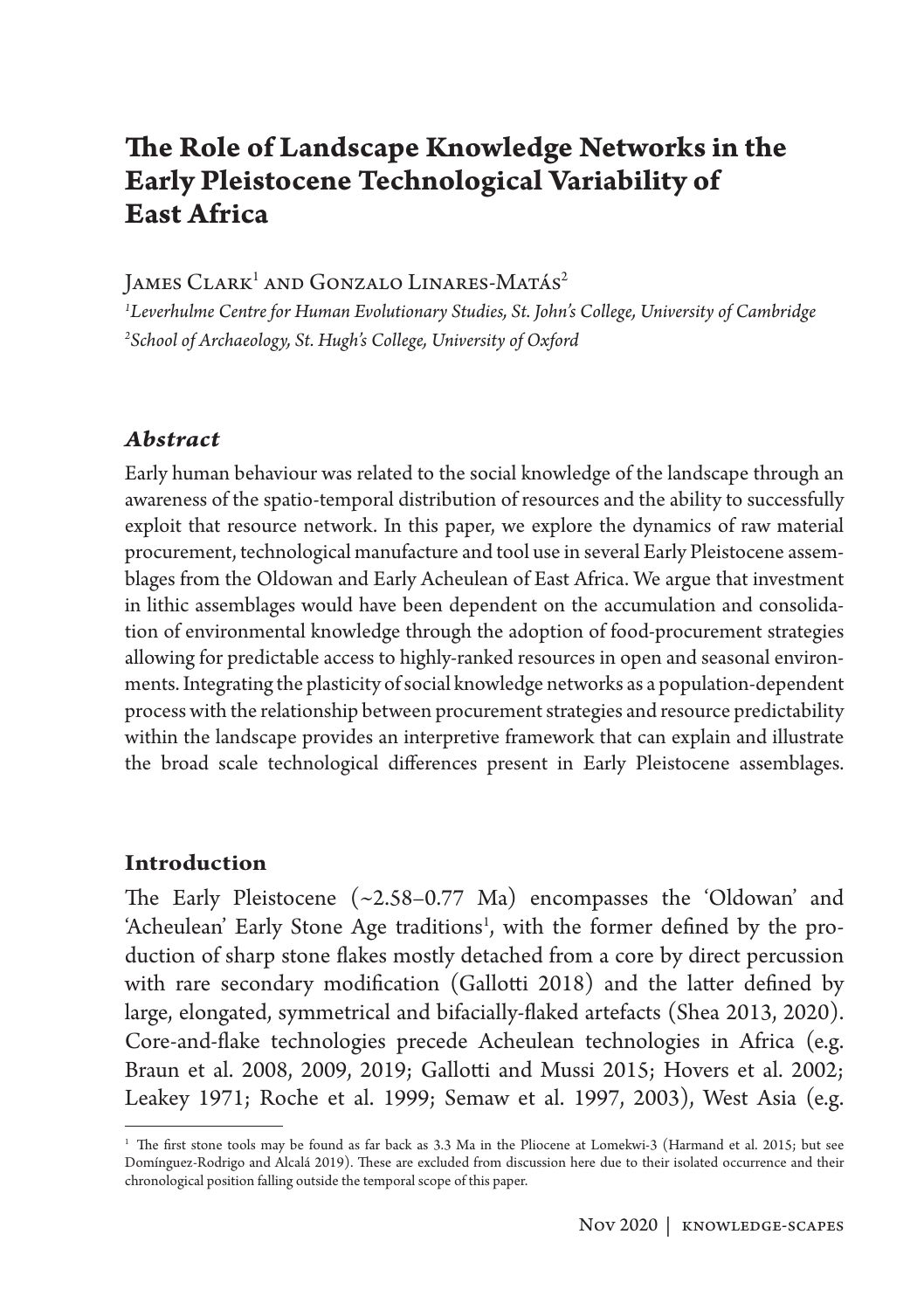Tchernov 1999) and Europe (e.g. Arzarello et al. 2007, 2012; Carbonell et al. 1999; Parés et al. 2006; Toro-Moyano et al. 2011). In Europe, this pattern occurs despite the earliest occupation(s) occurring after Acheulean appearance in the Levant (Bar-Yosef and Goren-Inbar 1993; Goren-Inbar et al. 2000).

In Africa, the Oldowan appears around the Plio-Pleistocene boundary (2.6–2.5 Ma) at the Ethiopiean sites of Ledi-Geraru and Gona (Braun et al. 2019; Semaw et al. 2003; Stout et al. 2010), while the Acheulean appears 1.8–1.6 Ma at Kokiselei-4 (Kenya), Konso Gardula (Ethiopia) and FLK-West (Tanzania) (Beyene et al. 2013; Diez-Martín et al. 2015; Lepre et al. 2011). The temporal persistence of both traditions has led some authors to argue for long periods of relative internal technological stasis and a relatively large (cognitive) change between them (e.g. Corbey et al. 2016; Semaw et al. 2009; Wynn 2002). Neuroimaging studies show more diverse neural activation during late Acheulean handaxe production than for Oldowan reduction (Stout et al. 2008, 2011). Nonetheless, we suggest that these studies cannot be straightforwardly applied to the Oldowan-Acheulean boundary since late Acheulean handaxes require a distinct cognitive imposition of form and a volumetric treatment of reduction which have not been consistently demonstrated in the earliest Acheulean bifaces, where removals are limited (e.g. no greater than 12 at Kokiselei-4; Texier 2018).

Moreover, the limited intra-site variation at Gona (2.6 Ma) indicates that early Oldowan hominins already possessed a capacity for high-fidelity transmission, laying the foundations for a biocultural feedback process supporting the cumulative coevolution of lithic technology and hominin cognition (Stout et al. 2019; Tomasello 1999). This facilitated Oldowan innovations, including the *débitage* reorganisation and large flake production that are crucial for the Acheulean (Texier 2018; Wynn 2002). Organic tools may have also experienced developments given use-wear evidence for Oldowan woodworking (Lemorini et al. 2014, 2019). Shea (2010) conceptualizes early bifaces as allometric extensions of Oldowan cores, which may indicate that these traditions fall on a continuum of adaptive behavioural practices rather than discrete cognitive shifts.

In this paper, we propose that the technological continuum observed in East African Early Pleistocene assemblages can be explained by the extent of knowledge about the distribution and predictability of resources within specific landscapes. Palaeolithic technological investment may reflect a balance between landscape resource predictability and resource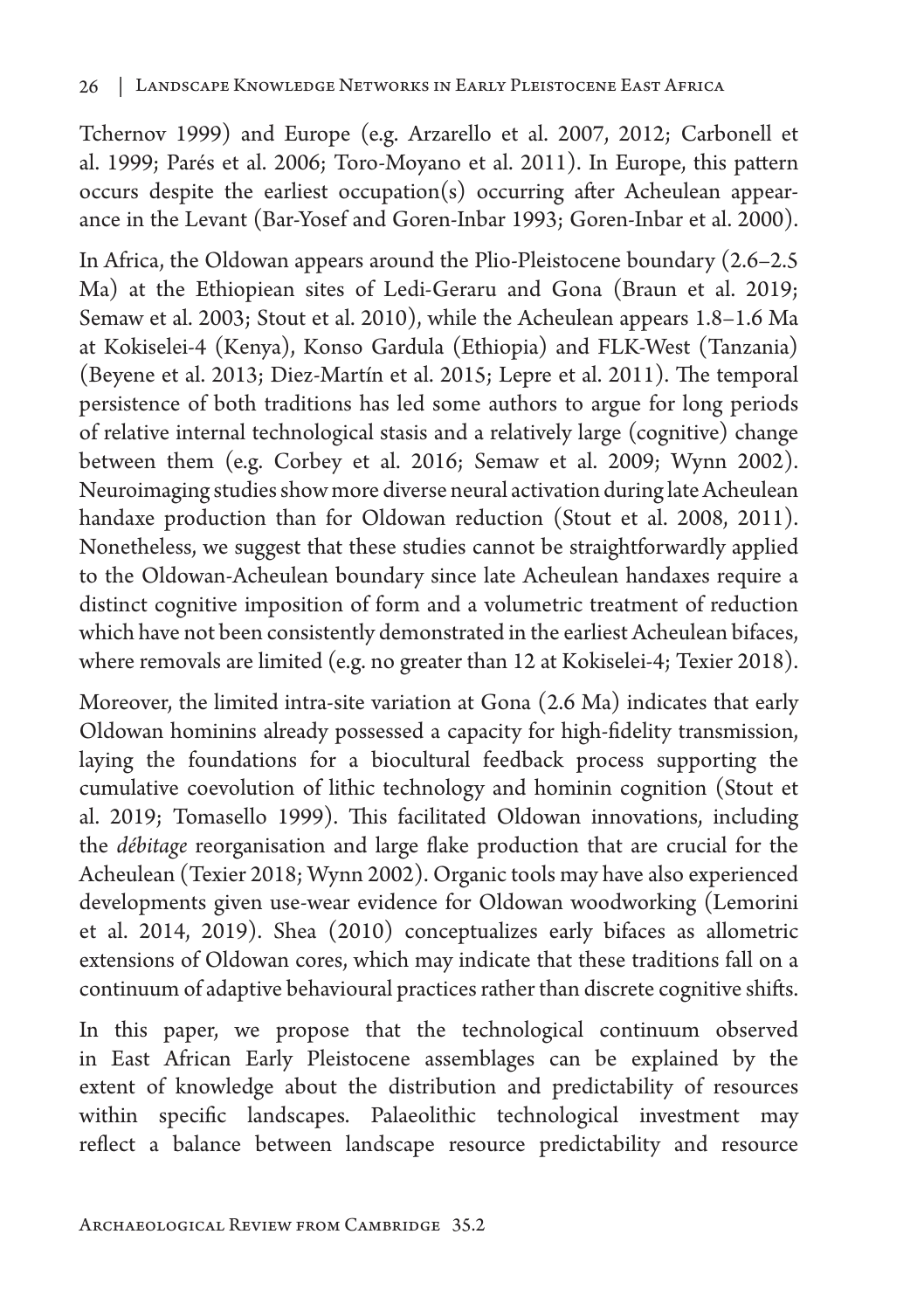returns: increasing reliability in the outcome of resource procurement strategies allows for a greater investment in lithic technologies.

### **Landscape knowledge, dietary strategy and lithic technology**

Primates inhabit specific but diverse landscapes in which populations must know the resource distribution patterns within their environment. This is a collective knowledge. For instance, chimpanzees (*Pan troglodytes*) differentially convey newly discovered information with nearby individuals (e.g. Brosnan and de Waal 2000). Social knowledge transmission facilitates the development and consolidation of population specific behaviours among chimpanzees such as nut-cracking (Boesch et al. 1994). This relationship between socially transmitted knowledge networks and dietary behaviours is paramount since, according to dietary breadth models, animals rank resources in their environment by their energetic reward (Kelly 2013). For example, captive chimpanzees use memory as a tool to sort retrieval of food sources distributed across their range by energy/handling time (Sayers and Menzel 2012). Wild populations can also incorporate their optimal exploitation time and feedback information about food patches to conspecifics ( Janmaat et al. 2014; Kalan et al. 2015) and warn other group members about the presence of predators nearby (Schel et al. 2013). Thus, we can assume that the ability to socially accumulate knowledge of the environment is basal to the hominin lineage and an important dimension of early human survival strategies, representing the underlying mechanism for landscape habituation and technological variability (cf. Davis and Ashton 2019).

The accumulation of knowledge in these novel landscapes in the context of more open, arid and seasonal Early Pleistocene environments (Blumenthal et al. 2019; deMenocal 2004; Potts 2012; Vrba 1985) may have been underpinned by biological adaptations to variable environments (cf. Potts 1998). One such adaptation, obligate bipedalism, enlarged hominin home ranges (e.g. Antón et al. 2002; Foley 1992) allowing exploitation of increasingly distant and unevenly distributed resource patches (such as carcasses). This would require a reconfiguration of knowledge networks incorporating information about temporal changes to resource distribution and returns, how to maximize nutritional return in a given handling time and competition from con- and hetero-specifics, since even daylight plant gathering in open savannah ecosystems involves an increased encounter rate with large and potentially dangerous species (Lewis and Werdelin 2007).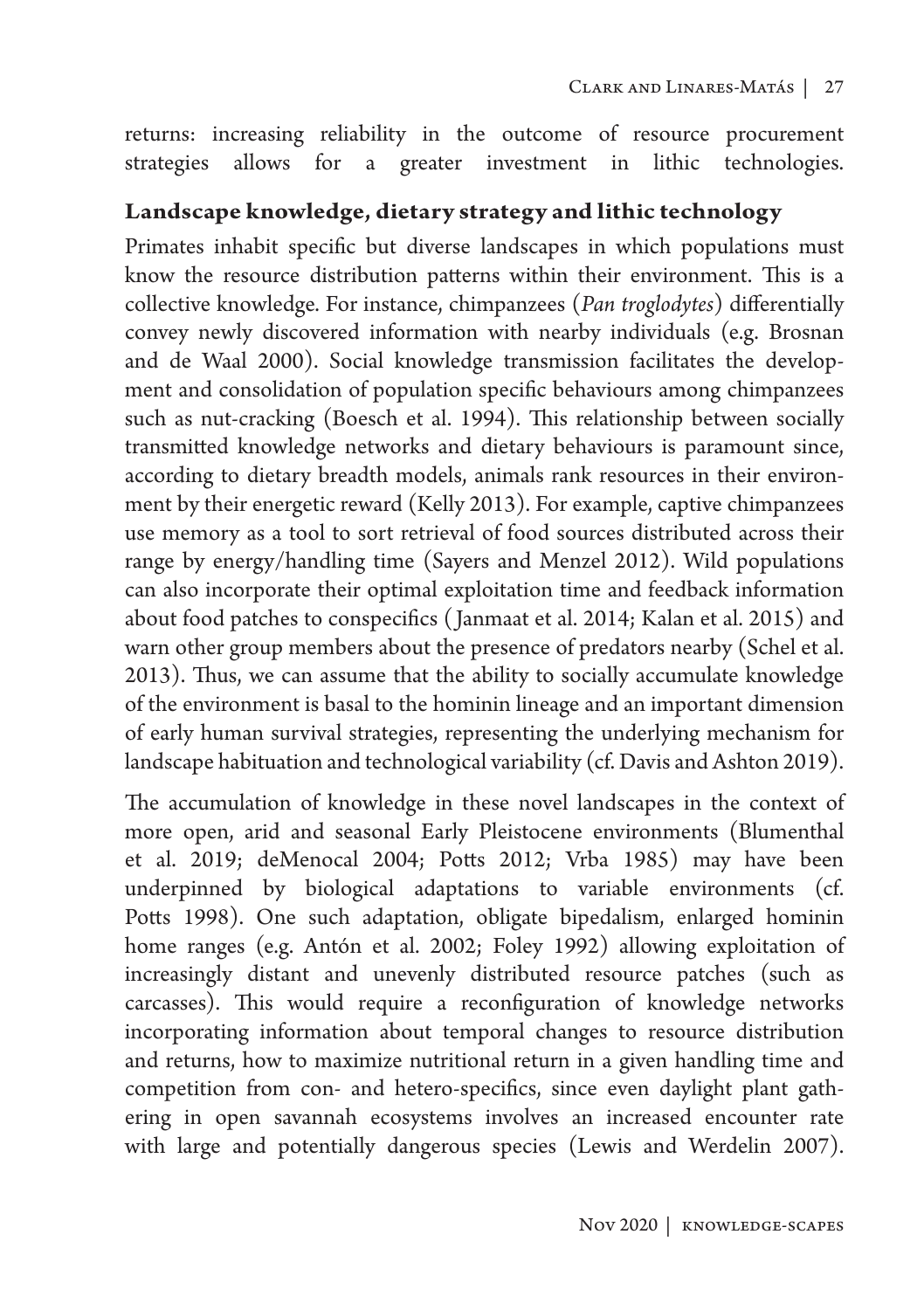The fact that hominins were able to navigate these landscapes and began to exploit increasingly patchy resources is illustrated by multiple examples of animal exploitation dating to the Early Pleistocene (de Heinzelin et al. 1999; Domínguez-Rodrigo et al. 2005a; Sahnouni et al. 2018). A co-evolutionary outcome of repeated meat and marrow consumption is that their high calorific return allowed for investment in cerebral development (e.g. Aiello and Wheeler 1995; Foley and Lee 1991). The available taphonomic evidence seems to suggest that many early episodes of marrow, meat and viscera consumption involved early access to animal carcasses. However, even if some remains were passively or confrontationally scavenged (Pobiner 2020), this active procurement represents a marked difference from animal consumption in other primates. For instance, chimpanzees tend only to scavenge carcasses attributable to hunting by conspecifics disregarding those left by carnivores, suggesting an inability to recognize certain species as potential food sources or toxin avoidance from decomposing carcasses (Watts 2008). Furthermore, since carcass sites are locales of active ecological interaction, even facultative scavengers are forced to assess the risk of accessing low-cost but highly sought-after nutrients to avoid unfavourable disputes (Lima and Bednekoff 1999; Luttbeg 2017; Palomares and Caro 1999; Wilson and Wolkovich 2011). Taken together, this early exploitation of animal remains reflects the required reconfiguration of knowledge networks when increasing inhabitation of savannah environments. This trend may have followed Pliocene developments in the opportunistic ability to take resources from larger (defleshed) carcasses (cf. Thompson et al. 2019).

Time-budget constraints imposed by movement between resource patches and procurement risks should emphasize selection for reduced handling costs of higher-ranked resources to maximize dietary return during restricted feeding time (Foley and Elton 1998). Adaptive lithic technologies can reduce handling costs of food resources as a function of resource density and predictability. If a resource is exploited opportunistically, investment in complex technologies is inefficient since dietary returns are uncertain. In contrast, a recurrent or predictably anticipated access to these resources will encourage a greater lithic investment as the incurred costs will be offset by increased dietary output per unit of processing time. Indeed, Binford (1979) notes that Nunamiut lithics produced in anticipation of future need throughout the environment were more structured than expedient technologies produced for an immediate need. We predict therefore, a pattern that emphasizes reactive processing upon discovery of immediate resource exploitation opportunities, with expedient flake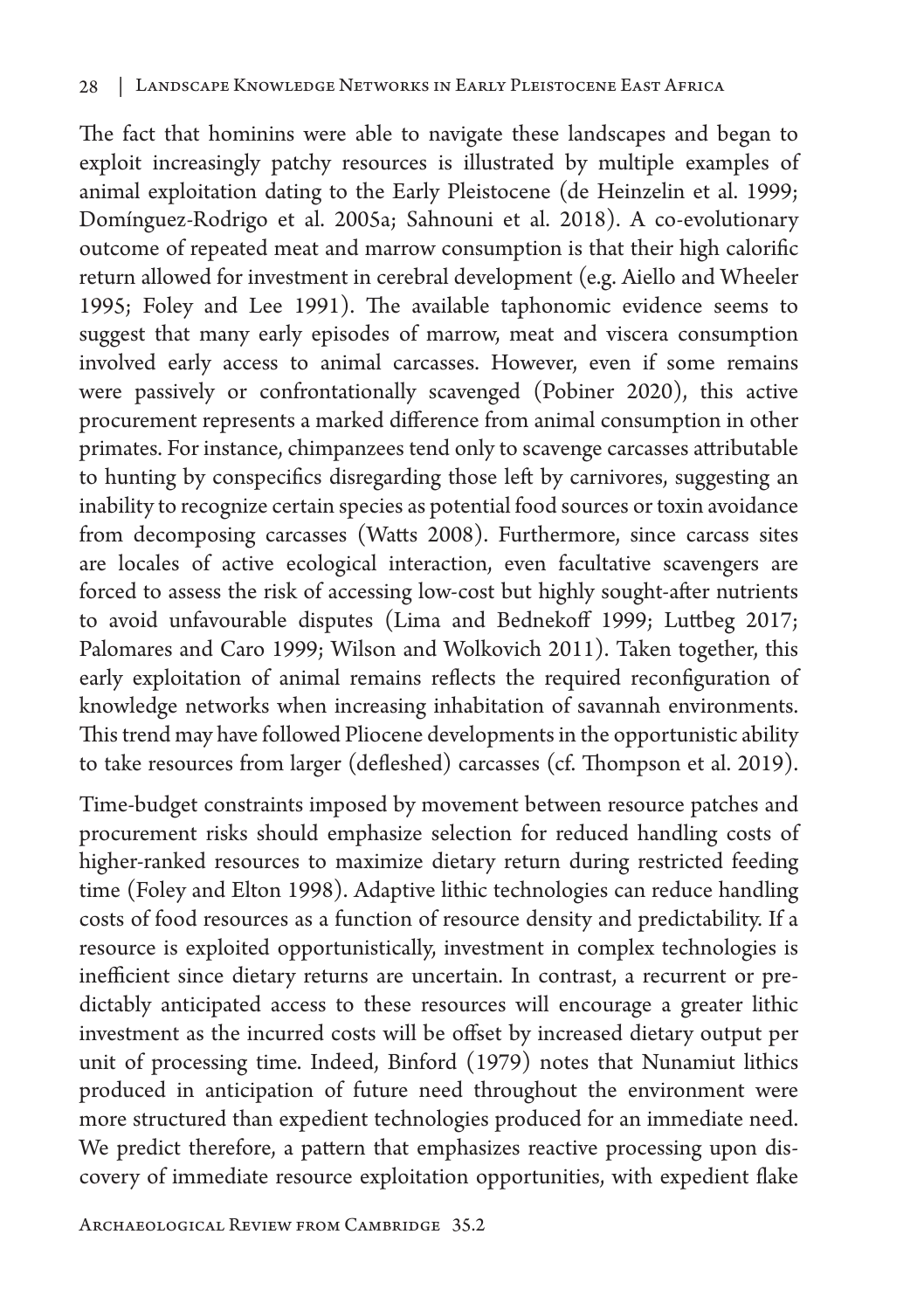production on local raw materials. Knapping should follow a method most suited to the nodule morphology and natural flaking angles to produce sharp flakes. These patterns may be associated with the simple unidirectional and unifacial schemes that predominate in many Oldowan sites (Gallotti 2018).

The development of knowledge networks reflects the interplay between tool complexity requirements, activity duration and threat levels. These networks facilitate predictable opportunities for exploitation of highly-ranked animal and plant resources with high acquisition and/or processing costs. In turn, this should be associated with a similarly predictable need for lithic technologies across the landscape (cf. Binford 1979; Kuhn 1995). The potential for high dietary returns therefore makes investment in raw material transport a worthwhile part of structured group activities across the landscape, with a corresponding increase in the diversification and standardization of lithic sequences reflecting the need to maximize the utility of transported raw material. This need not reflect an increase in settlement mobility but rather a more structured and wider-ranging engagement with the exploitable landscape. More complex and structured knapping strategies allow the production of a much greater number of flakes for the same volume of core for extended procedures, such as processing of wood and/or large animal carcasses. Secondary retouch represents another mode of diversifying the 'toolkit' for undertaking additional tasks (e.g. hide processing, defleshing and disarticulation). In this way, the production of tools such as scrapers, notches and denticulates would allow for optimal exploitation of aggregated resources in a minimized amount of time.

Taken together, our Landscape Knowledge Networks model (fig. 1) suggests that the complexity of lithic toolkits in the Early Pleistocene is intrinsically linked to the nature of resource procurement and subsistence strategies of a given hominin group, both of which rely on the development of suitable knowledge networks within a given environment. It is important to stress that different resource procurement strategies are not mutually exclusive. A flexible exploitation of complementary sources can mediate seasonal and yearly availability oscillations, thus allowing for greater predictability (DeVault et al. 2003; Pereira et al. 2014; Wilmers et al. 2003). We argue that it is precisely the combination of different strategies that can explain a large proportion of the technological variability in the archaeological record, including the Oldowan-Acheulean transition.

In the following sections, we apply this model to a subset of the archaeological record of the Oldowan and Early Acheulean in East Africa. Discussed sites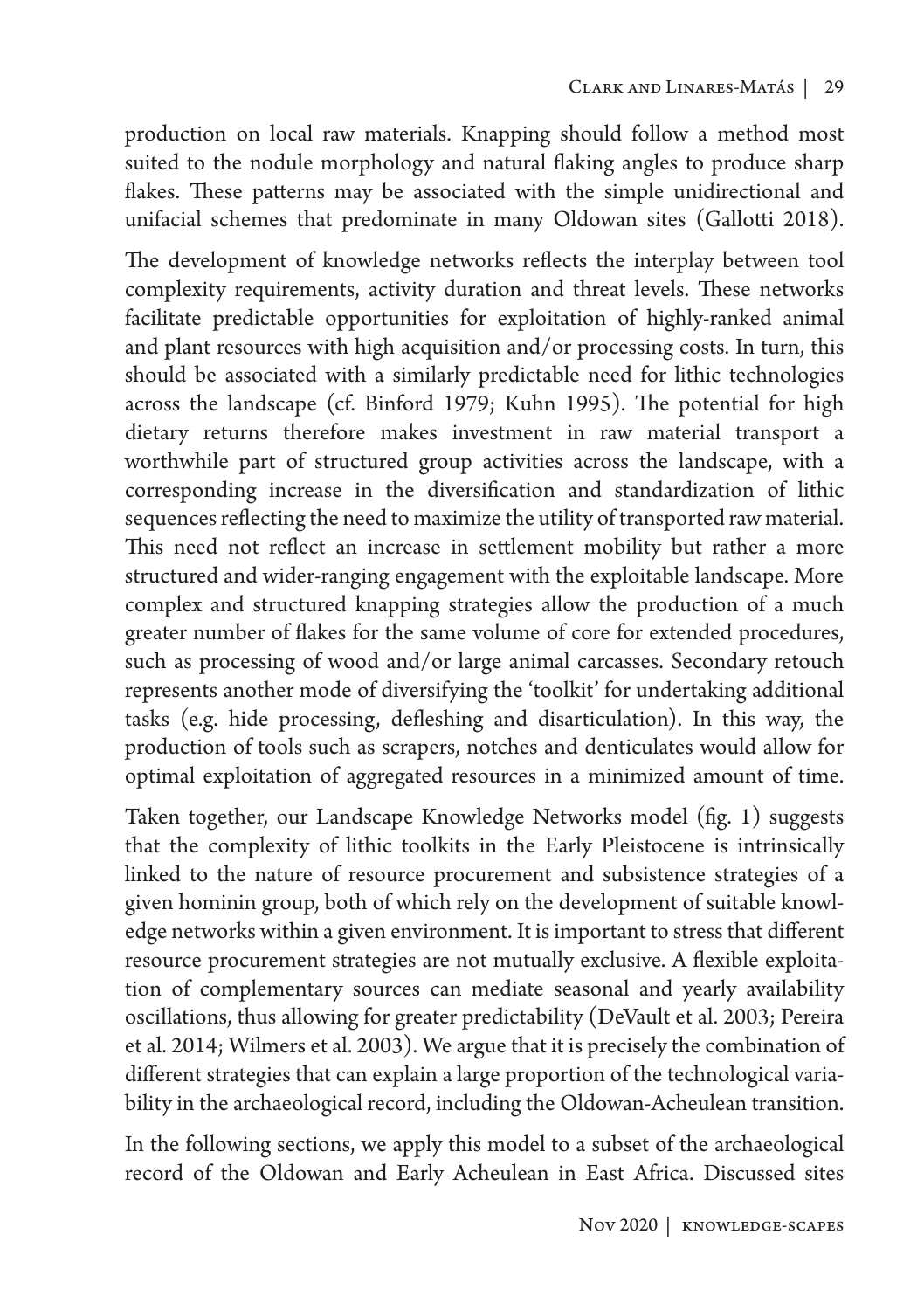

Figure 1 Schematic representation of the Landscape Knowledge Networks model for understanding and interpreting Early Pleistocene technological and behavioural variability in East Africa. Rather than assuming an irreversible and unidirectional trend, this model also allows for abrupt dynamic exits from the positive feedback loop due to changes in landscape resource distribution such as those associated with climate change or seasonality regimes as well as those derived from the colonization of new landscapes. While cognitive developments are not considered necessary for hominin populations to reach the right-hand side of the diagram, those with greater levels of socialization (particularly within later periods) may be able to accumulate knowledge of their environment at increasingly reduced timescales.

(fig. 2) exhibit diversity in lithic reduction schemes and most display a degree of faunal preservation that allows for an assessment of the correlation between lithic investment and dietary strategies. Nonetheless, some assemblages still lack a convincing demonstration that the observed relationships between bones and lithics are not merely palimpsests incorporating very different biotic and non-biotic processes (Domínguez-Rodrigo 2009). In other words, we cannot assume that hominins were directly and uniquely responsible for the co-occurrence of animal bones and stone tools in the same locality since fluvial and/or gravitational displacement as well as animal trampling and other natural processes can also juxtapose those elements in the archaeological record. Therefore, a thorough taphonomic analysis ought to be carried out before implying the role of hominin agency as the primary site formation process.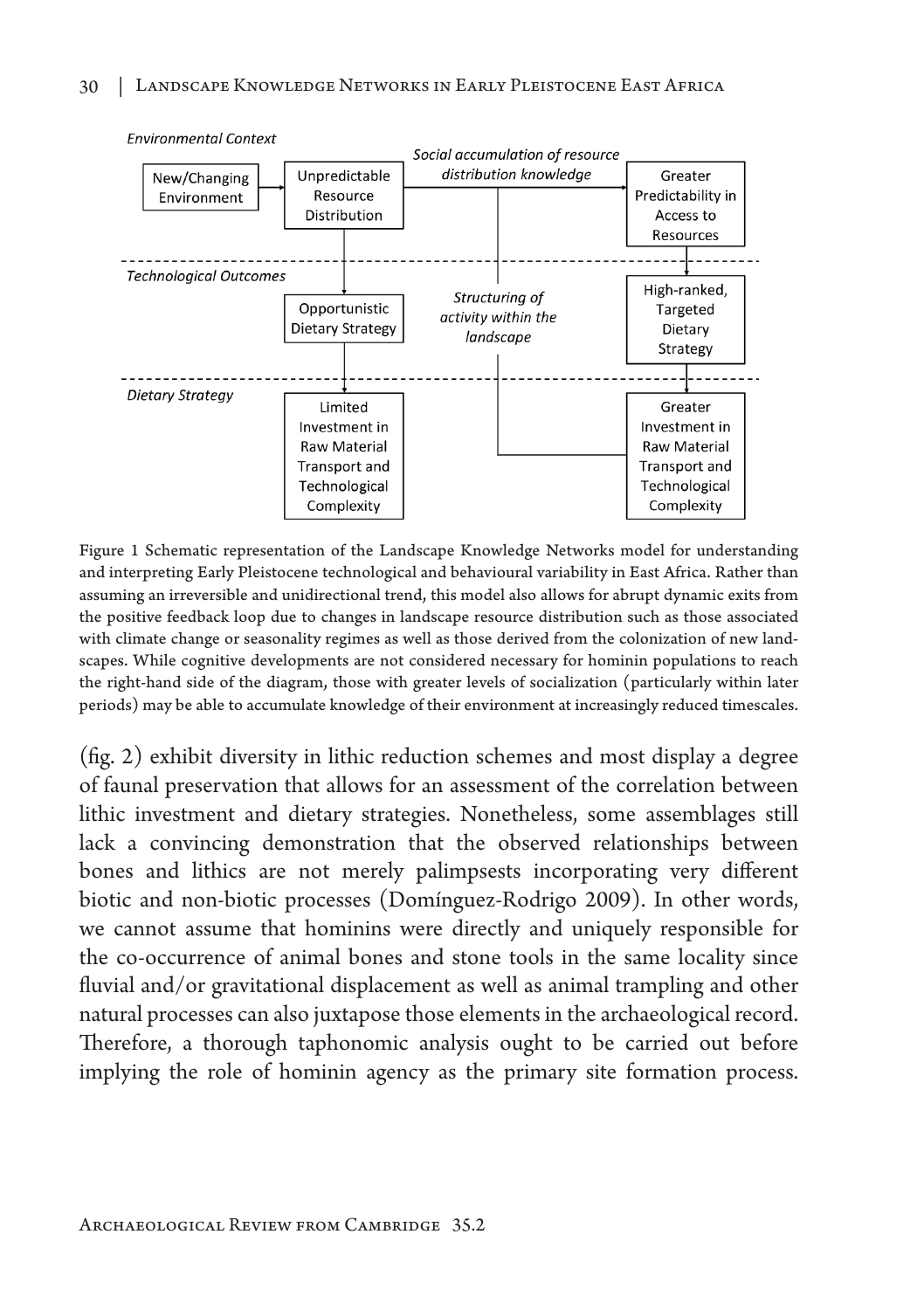

Figure 2 Map of East African archaeological localities discussed in the text. The presence of Oldowan assemblages is indicated in blue and Acheulean assemblages are indicated in red.

#### **Development of landscape networks throughout the Oldowan**

Our model suggests that technological adaptations occurred alongside increasing predictability in access to and reliance upon highly-ranked plant and animal resources. We do not expect uniform or unidirectional developments in flaking diversity through time across different landscapes since a key tenet of the model is that the cognitive capacity for shifts from simple to more complex flaking schemes would have been present from the beginning of the Early Pleistocene. However, we may expect a broad trend towards an increasing knapping diversity and a more targeted selection of more suitable raw materials, often involving greater transport distances unless high-quality raw materials are already in the local catchment area. Barsky et al. (2013) suggest an analogous trend amongst European Lower Palaeolithic assemblages with a trajectory from inter-assemblage variability towards intraassemblage diversity reflecting regional selective pressures. Similarly, Gallotti (2018) sees two distinct Oldowan phases for which detailed technological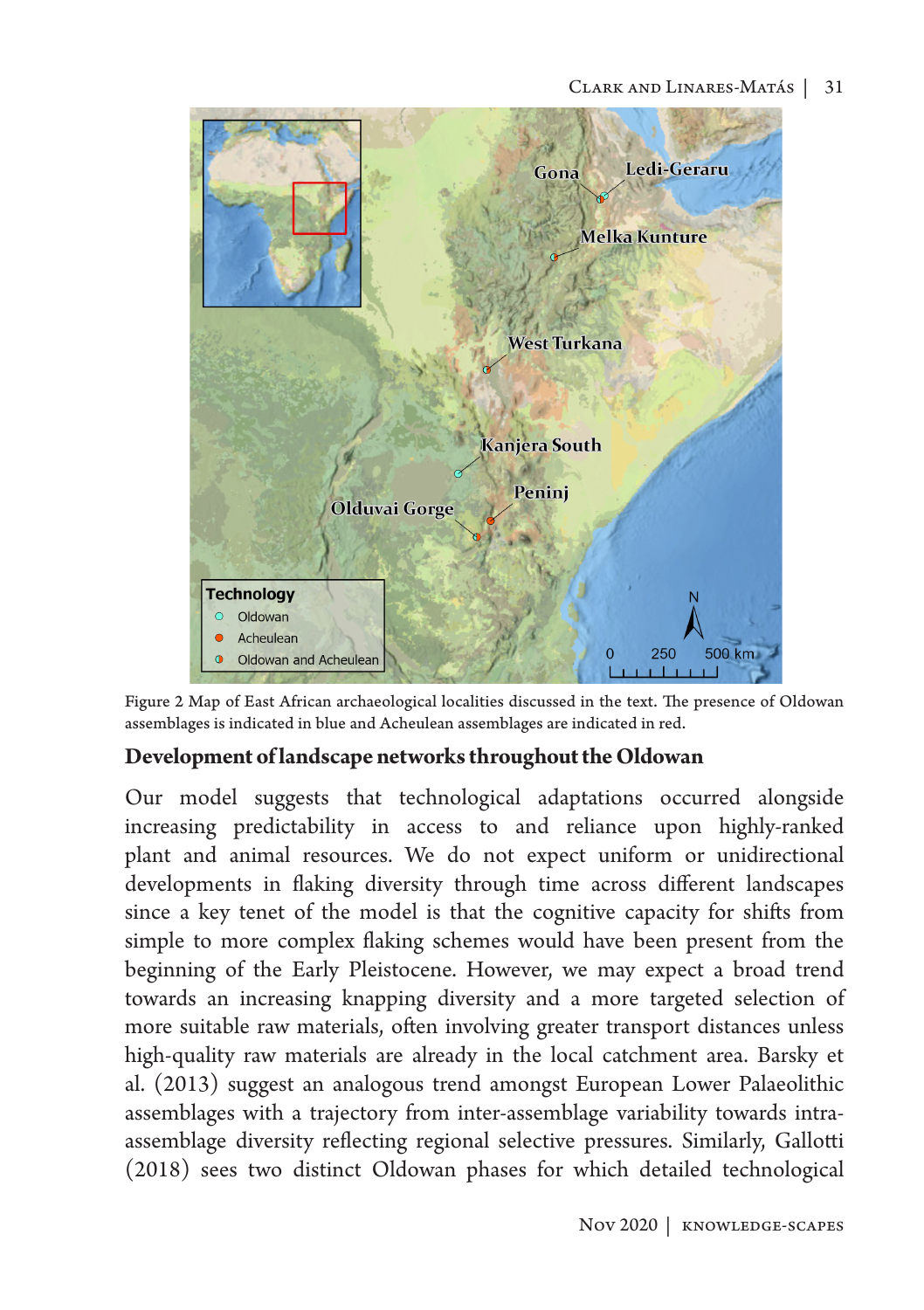information is available: an early phase 2.6–2.3 Ma, encompassing Gona, and a later phase 2.0–1.6 Ma, characterized by greater intra- and inter-site flaking variability, alongside increased raw material transport distances (Hovers 2012).

Nevertheless, flaking complexity is also demonstrated in early phases of the Oldowan such as at Gona c.2.6–2.5 Ma. This markedly seasonal palaeolandscape (Quade et al. 2004) comprises three major lithic assemblages in two distinct technological clusters (de Lumley et al. 2018; Semaw et al. 1997, 2003; Stout et al. 2010). The East Gona 10 and 12 (EG-10 and EG-12) assemblages, identified on a semi-arid floodplain, are dominated by the use of local raw materials such as trachyte and rhyolite, and core-reduction is biased towards unifacial flaking (59%). Ounda Gona South 7 (OGS-7; in a channel bank context) conversely shows a greater representation of bifacial and multi-facial cores (86%) produced on higher quality and selectively transported aphanitic and vitreous volcanic materials (Stout et al. 2010). We argue that the non-local material and reduction complexity at OGS-7 reflects an investment in the exploitation of predictable and recurrent resources while the expediency of EG-10 and EG-12 would represent less predictable seasonal resource acquisition strategies. Active monitoring of the East Gona floodplain sites as animals migrate to perennial water sources in the dry season (Pereira et al. 2014) may represent opportunistic exploitation of carrion pulses and/or instances of compensatory hunting, while OGS-7 could be associated with wet-season or potentially yearround exploitation of plant, animal and aquatic resources in the riverine context. While none of these sites preserve clear faunal associations, the taphonomy of the coeval nearby sites of EG-13 and OGS-6 respectively indicates primary access to animal remains (Domínguez-Rodrigo et al. 2005a). The environmental patterning of lithic assemblages at Gona supports the existence of embedded knowledge networks that afforded hominins spatio-temporal planning of activities across the landscape for extended periods of time.

The innovations of the later Oldowan phase are illustrated by Kanjera South (western Kenya), Kokiselei-5 (West Turkana, Kenya) and Garba IVE-F (Melka Kunture, Ethiopia). The hominins of Kokiselei-5 (1.87 Ma) developed the ability to create new striking platforms to reorganize *débitage* allowing them to control reduction in three dimensions (Texier 2018). This builds on the local innovation of cobble breakage sequences to generate initial knapping angles, as reconstructed from the relatively large refitting groups at Lokalelei-2C (Delagnes and Roche 2005; de Lumley et al. 2018). The access to high-quality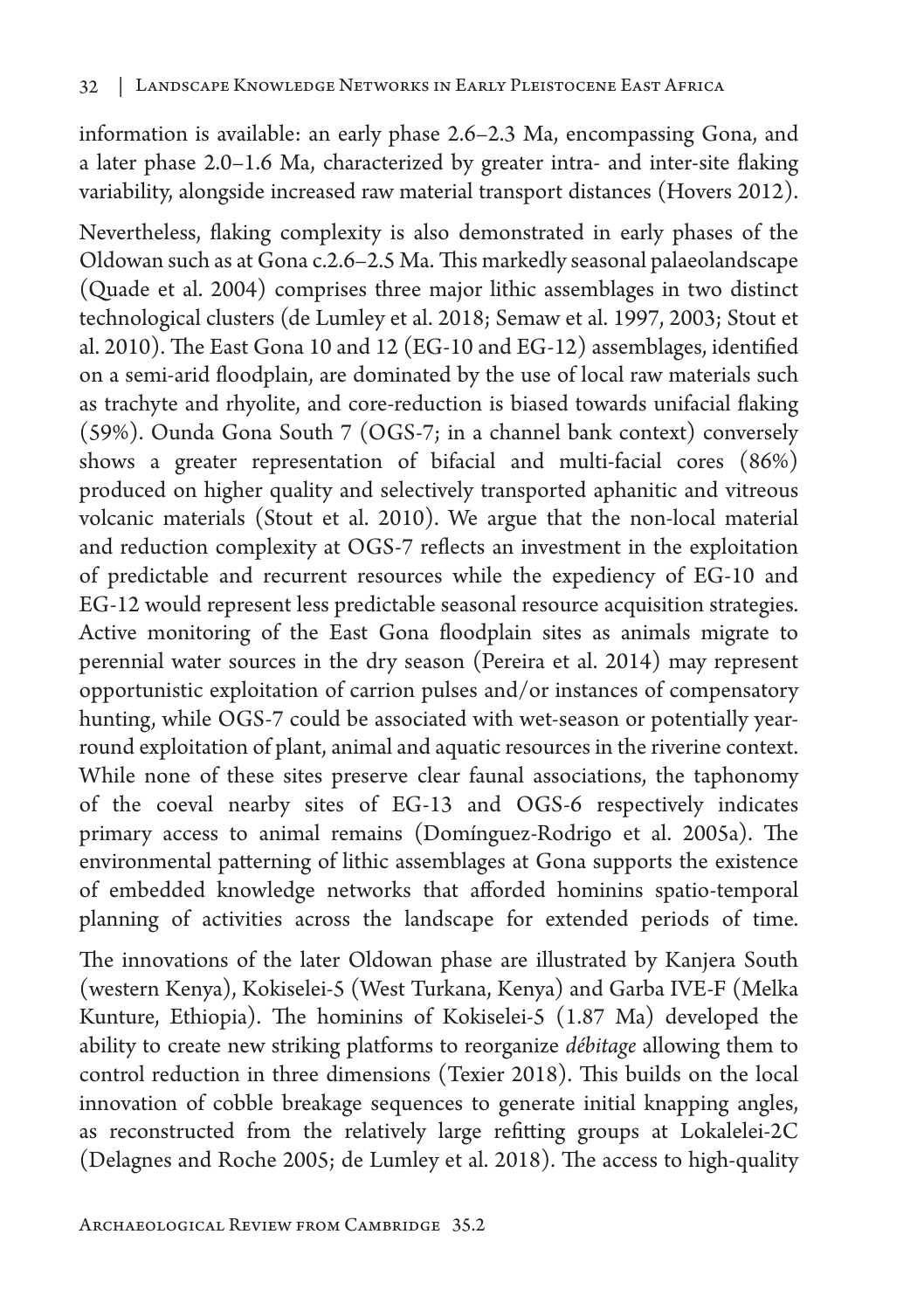obsidian at Garba IVE-F (1.7 Ma) facilitated systematic production of retouched tools (31% of obsidian flakes) for the first time in the Oldowan (Gallotti 2018; Gallotti and Mussi 2018a; Negash et al. 2006). Reduction of raw material is intensive, employing a diversity of schemes, primarily multi-facial, multi-directional (Gallotti and Mussi 2015, 2018a). In addition, while lithic and faunal distributions have been influenced by post-depositional processes, there is tentative evidence that bone remains are more strongly associated with obsidian material than the less elaborate basalt artefacts (D'Andrea et al. 2002).

Such associations between biotic resource exploitation and lithic technology are even clearer at Kanjera South (2 Ma). Here, reduction frequently follows intensive bifacial centripetal schemes, including on relatively large flakes (Braun et al. 2009) and 28% of the raw material was selectively transported more than 10km to the site (Braun et al. 2008). The assemblage is also associated with frequent processing of underground storage organs and herbaceous plant resources, woodworking activity and recurrent primary access to animal remains (Ferraro et al. 2013; Lemorini et al. 2014, 2019). This predictable access to a combination of different resources, at least some of which were highly ranked, would reflect the structuring of activities within the landscape and thus support investment in the lithic assemblage.

The non-linearity predicted by our model is illustrated by the lithic assemblages of Olduvai Gorge Bed I (~1.85–1.80 Ma, Tanzania). These assemblages show very little inter-site metrical variation with flakes frequently retaining cortex and most frequently produced by unifacial, followed by bifacial, reduction schemes (de la Torre and Mora 2005a, 2005b; Gallotti 2018; Leakey 1971). Raw material transport distances tend to be extremely short (less than 4km and usually closer to 2km), making use of lava stream cobbles and quartz/ quartzites from the local Naibor Soit (Gallotti 2018). Besides, most Bed I sites show very tight spatial clustering deriving from water availability patterns within the Olduvai landscape (Ashley et al. 2009, 2010; Blumenschine et al. 2012; Domínguez-Rodrigo et al. 2010) since permanent water sources attracted physiologically-stressed herbivores during the dry season (Hawkes 2016; Pereira et al. 2014). These localities would offer early humans and other predators frequent but relatively unpredictable opportunities for compensatory hunting and facultative scavenging, a pattern which we argue could account for the consistently expedient nature of flake production at Olduvai Bed I sites.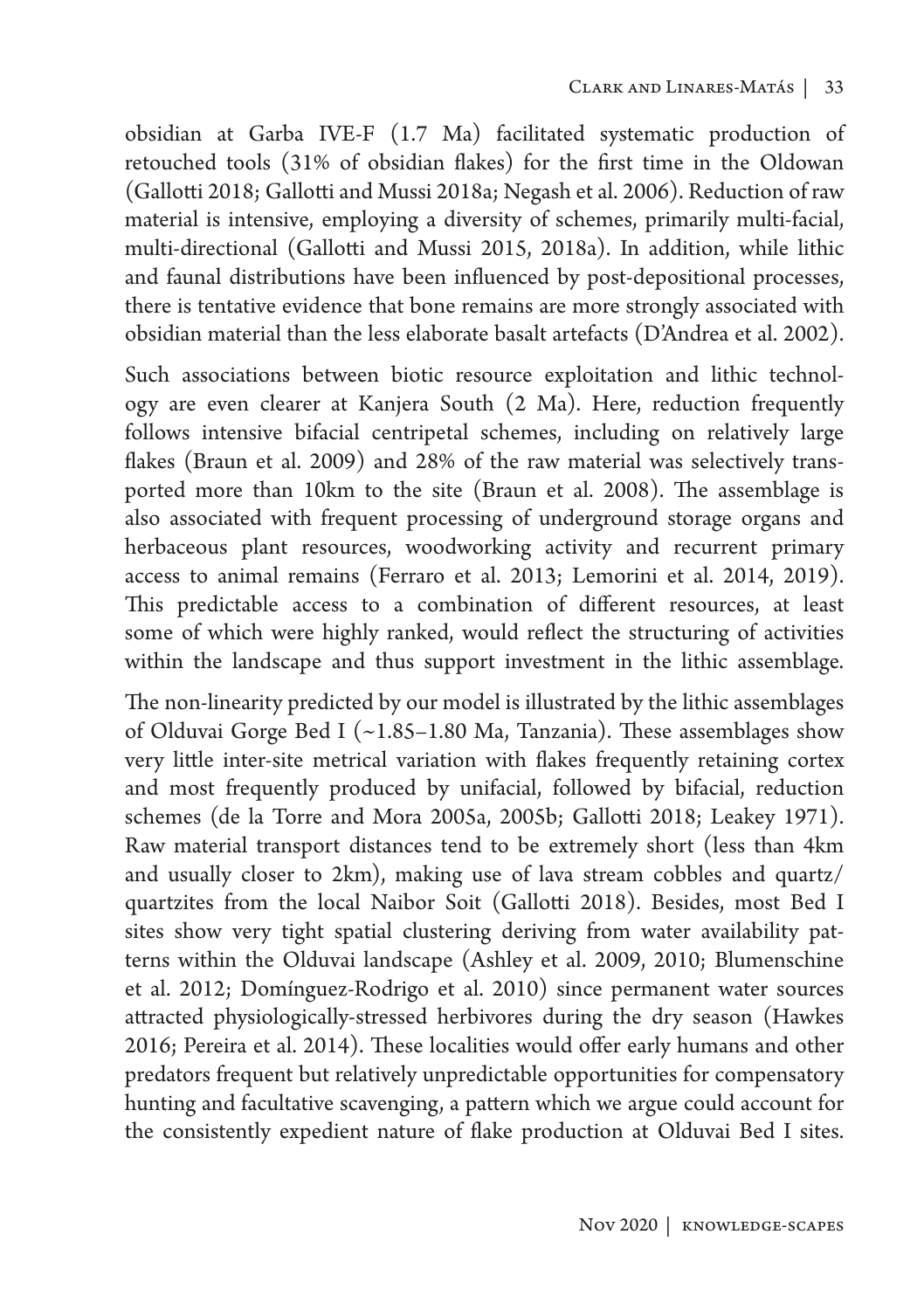Consistent with our model, there is evidence for increasing investment in lithic technology over time amongst the Oldowan assemblages of Olduvai. While raw material transport distances remained low due to the local availability of quality material, lower and middle Bed II evidence more frequent multi-facial reduction and structured core exploitation schemes as well as an increase in the frequency and diversity of secondarily retouched flakes (Proffitt 2018). While part of this trend may be explained by high quality chert becoming exposed as a result of the receding margins of the Olduvai palaeolake (de la Torre and Mora 2005a), these same trends are present on quartzite and, to a lesser extent, lava (Proffitt 2018). We suggest that Oldowan technological development at Olduvai is associated with an accumulation and consolidation of landscape knowledge which facilitated more predictable access to high ranking resources and warranted investment in the lithic assemblage.

# **The Acheulean: Detailed knowledge networks and structured use of the landscape**

The African Acheulean is characterized by a diversity of large (usually bigger than 10cm) flake production methods as blanks for predominantly bifacial tool production, which would require a cumulative increase in social investment from the Oldowan tool-making learning process (Gallotti and Mussi 2018b; Isaac 1969; Shea 2010). Large flakes at Kokiselei 4 (1.76 Ma) derive from splitting large cobbles (Lepre et al. 2011; Texier 2018). Those from FLK-West  $(-1.7 \text{ Ma})$  were released from bi- and multi-facial exploitation of large cores that mirrors small- and medium-sized flake production (Diez-Martín et al. 2015; Sánchez-Yustos et al. 2017). Those from Garba-IVD (~1.6 Ma) required flaking surface preparation and volume management according to the discoid concept (Gallotti 2013; Gallotti and Mussi 2018a). These sites are also typologically variable with massive scrapers dominating the formal biface morphotypes at Garba-IVD compared to picks at Kokiselei-4 and FLK-West. The latter shows large variability that prevents assignment of many to formal categories (Diez-Martín et al. 2015; Gallotti and Mussi 2018a; Texier 2018). Cleavers, particularly important in the Large Flake Acheulean (cf. Sharon 2009), are also present at Konso-Gardula in this early phase (Beyene et al. 2013). This variability could be indicative of more than one independent origin for the Acheulean technocomplex in East Africa, potentially united by a predictable need for flakes across the landscape (Shea 2010). This landscape-mediated behavioural adaptability of relatively small and dispersed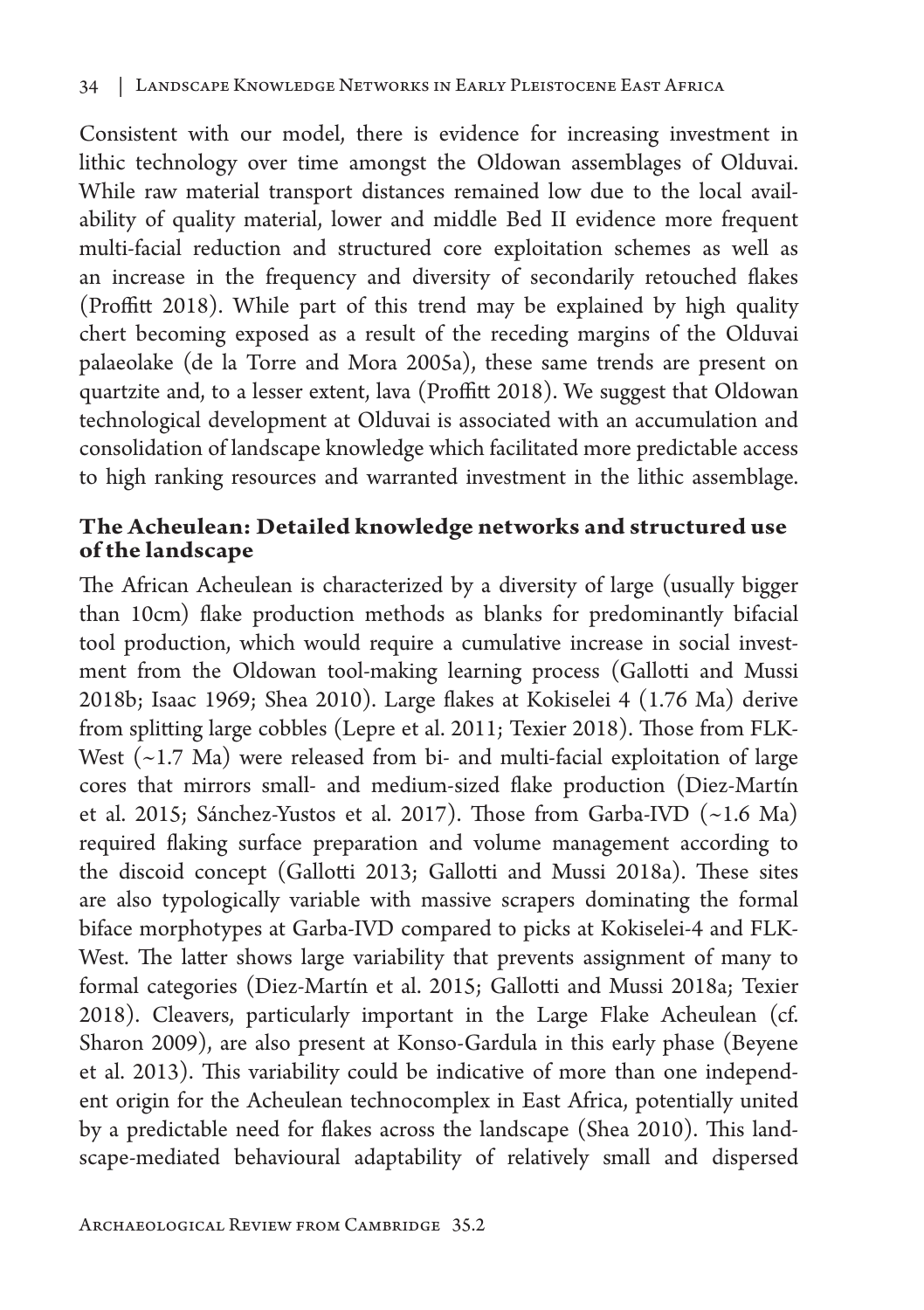hominin populations is further evidenced by the frequent co-occurrence of bifaces with core-and-flake elements (e.g. at Gona; Semaw et al. 2020) and the 1.4 Ma hippopotamus bone handaxe at Konso-Gardula (Sano et al. 2020).

At Olduvai this coexistence is environmentally patterned within the same fluvial system, with Oldowan assemblages including HWK, HWK-E and HWK-EE associated with smaller and shallower braided channels than the FLK-West Acheulean, located by a single deeper wider channel (Uribelarrea et al. 2017). The taphonomic data from FLK-West levels four to six, with the greatest lithic densities (Diez-Martín et al. 2015), stresses anthropogenic input through the presence of percussion marks and cut-marks suggesting intensive carcass processing, including marrow-extraction, defleshing and disarticulation of medium and large-sized adult bovids (Yravedra et al. 2017). In contrast, the taphonomic signatures of both hominins and carnivores at HWK-EE (also  $\sim$  1.7 Ma) indicate a high competition seasonal environment. While hominins prioritized the procurement of medium- and large-sized carcasses (cut marks on ~12% of NISP), the skeletal profiles exhibit a degree of density mediated preservation typical of secondary carnivore ravaging and more than 30% of NISP show carnivore damage (Pante and de la Torre 2018). The associated lithic assemblage shows very limited structured reduction occurring most frequently on relatively low-quality lava cobbles available in the immediate vicinity with very little flaking intensity or retouch (biased towards infrequent chert and quartzite flakes) and nearly all cores preserving some cortex (Pante and de la Torre 2018).

Rather than attributing the above mentioned Oldowan inter-assemblage differences to distinct hominin species (cf. Leakey 1971), we argue that this pattern would be consistent with a more predictable spatio-temporal distribution of animal and plant resources at FLK-West due to reliable water availability (Uribelarrea et al. 2017). This predictability would have supported investment in toolkit diversification for effective hunting and carcass processing. In contrast, the more expedient toolkit at HWK-EE alongside proficient butchery skills is consistent with the need for fast processing of carcasses upon discovery of procurement opportunities throughout the dry season (Pante et al. 2018; Rivals et al. 2018), when hominins could anticipate higher carnivore competition.

Peninj (Lake Natron, Tanzania; 1.7–1.4 Ma) attests to such an Early Acheulean structuring of the lithic record with activity throughout the landscape. The Peninj record is distributed between sites in the lacustrine environment of the Type Section and on the surrounding escarpments (Diez-Martín et al. 2018;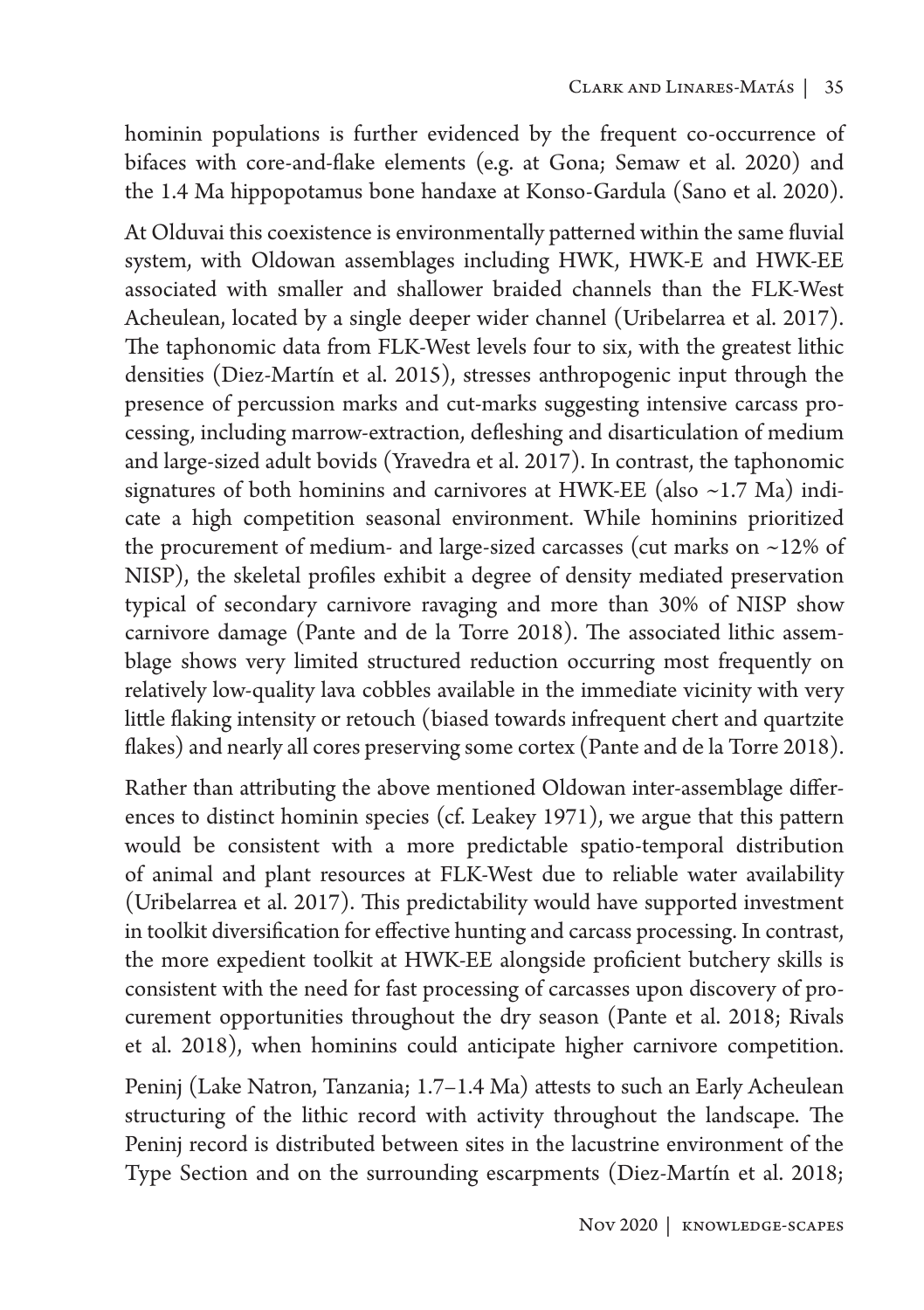Domínguez-Rodrigo et al. 2005b) and the archaeological assemblages show notable differences in the toolkits associated with each area. Assemblages in the Type Section tend to lack bifaces (with exceptions) and instead show intensive exploitation of raw material (especially through discoid-like reduction of small-medium cores) alongside primary anthropogenic access to carcasses (Mora et al. 2003). In contrast, the sites of Noolchalai and Lepolosi on the escarpments show a fairly large biface assemblage with very similar technological schemes (Diez-Martín et al. 2018). They may be associated with woodworking (cf. Domínguez-Rodrigo et al. 2001) which could reflect investment in organic tools and/or even shelter infrastructure. Nonetheless, all sites are united by large flakes and biface rejuvenation flakes, suggesting that Peninj represents an interconnected regional Acheulean system shaped by the constraints and affordances of the landscape (Diez-Martín et al. 2018). Such a pattern is clearly consistent with the further expansion of embedded knowledge networks to facilitate predictable exploitation and spatial mapping of resource distribution.

# **Conclusions**

The behaviour of Early Pleistocene human groups was directly related to the extent and plasticity of their embedded social knowledge of the landscape, combining an awareness of resource distribution patterns and the ability to successfully track and exploit those resources. We therefore offer an interpretive framework that can explain and illustrate the broad scale behavioural differences present in Early Pleistocene assemblages. Technological variation may stem from these population dependent processes as such networks facilitate a capacity for foreplanning concrete spatio-temporal interactions with the environment to ensure predictable access to highly ranked resources.

We suggest that expedient flaking schemes in the Early Pleistocene, particularly in the Oldowan, are associated with relatively unpredictable exploitation of tool requiring resources, most easily demonstrable through the exploitation of carcasses resulting from natural deaths or compensatory hunting of vulnerable individuals during the dry season, when overall food availability is lower. Lithic investment does allow for higher returns by reducing resource handling costs, but the overall returns will not compensate for the increased processing costs unless the resource is predictably available and recurrently procured. Hominins would have also had access to resources that did not require flaked stone tools to process (fruits, honey, insects, etc.) and as such their exploitation predictability would not be reflected in the archaeological record.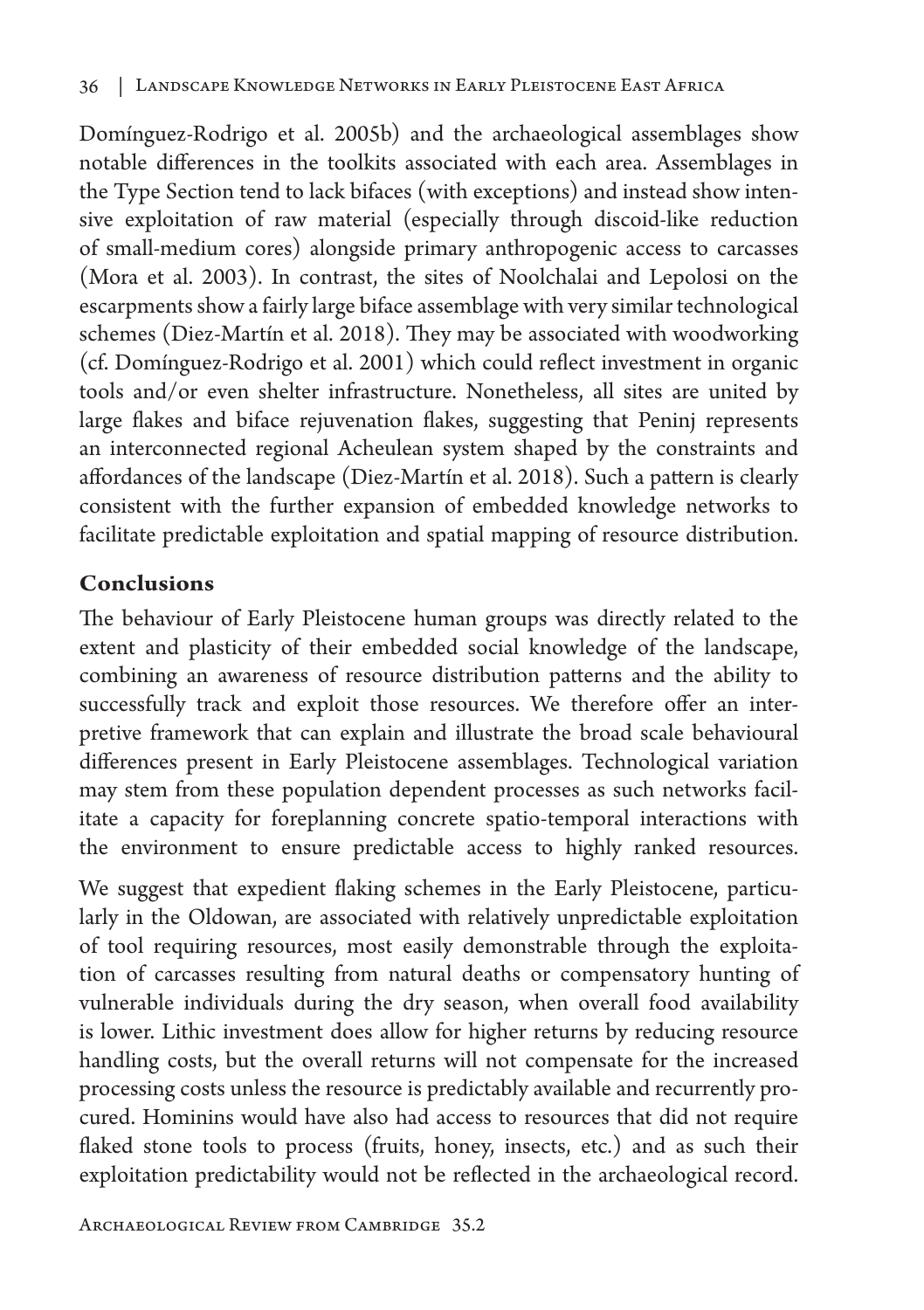Knowledge accumulation through long-term landscape habituation (Davis and Ashton 2019) would accommodate spatio-temporal fluctuations in highly-ranked resource distribution patterns and densities. We associate this foreplanning with greater raw material transport distances and an associated intensification and diversification of reduction to maximize return from the investment in raw material. Thus, we interpret the Acheulean as a continuation of Oldowan-emerging trends, with technological innovation related to increasingly developed landscape knowledge networks and the explicit targeting of seasonally-specific and/or year-round resource patches.

Finally, we argue that this Early Pleistocene behavioural flexibility, through an ability to accumulate landscape knowledge, facilitated expansion into novel ecosystems beyond the range of previous hominins. Nonetheless, such long-distance movements would necessarily have disrupted ongoing habituation to the source environment, while also potentially rendering obsolete any previous landscape-specific information about the ranking and spatio-temporal distribution of resources. We therefore associate these dispersals with a subsequent reconfiguration of landscape knowledge networks and a shift towards a broader set of lower-ranked food resources and a more generalized lithic toolkit, in the context of more opportunistic resource exploitation strategies.

# **Acknowledgements**

The research of J.C. was supported by a UK Masters Scholarship from the Cambridge Trust, a University of Cambridge Department of Archaeology Studentship and a Graduate Scholarship from St. John's College, University of Cambridge (UK) for his MPhil in Biological Anthropological Science at St. John's College, University of Cambridge.

The research of G.L.M. was supported by the Arts and Humanities Research Council [grant number AH/R012709/1] through a Baillie Gifford AHRC Scholarship (OOC-DTP program) for his DPhil in Archaeology at St. Hugh's College, University of Oxford (UK).

We thank Prof Nick Barton (Hertford College, University of Oxford), Prof Peter Mitchell (St. Hugh's College, University of Oxford), Prof Robert Foley (King's College, University of Cambridge) and three anonymous reviewers for their insightful suggestions and encouraging comments. We also thank Jonathan Lim (University of Oxford) for crafting the distribution map used in Figure 2 in ArcGIS.

# **References**

Aiello, L.C. and Wheeler, P. 1995. The expensive-tissue hypothesis: The brain and the digestive system in human and primate evolution. *Current Anthropology* 36: 199–221.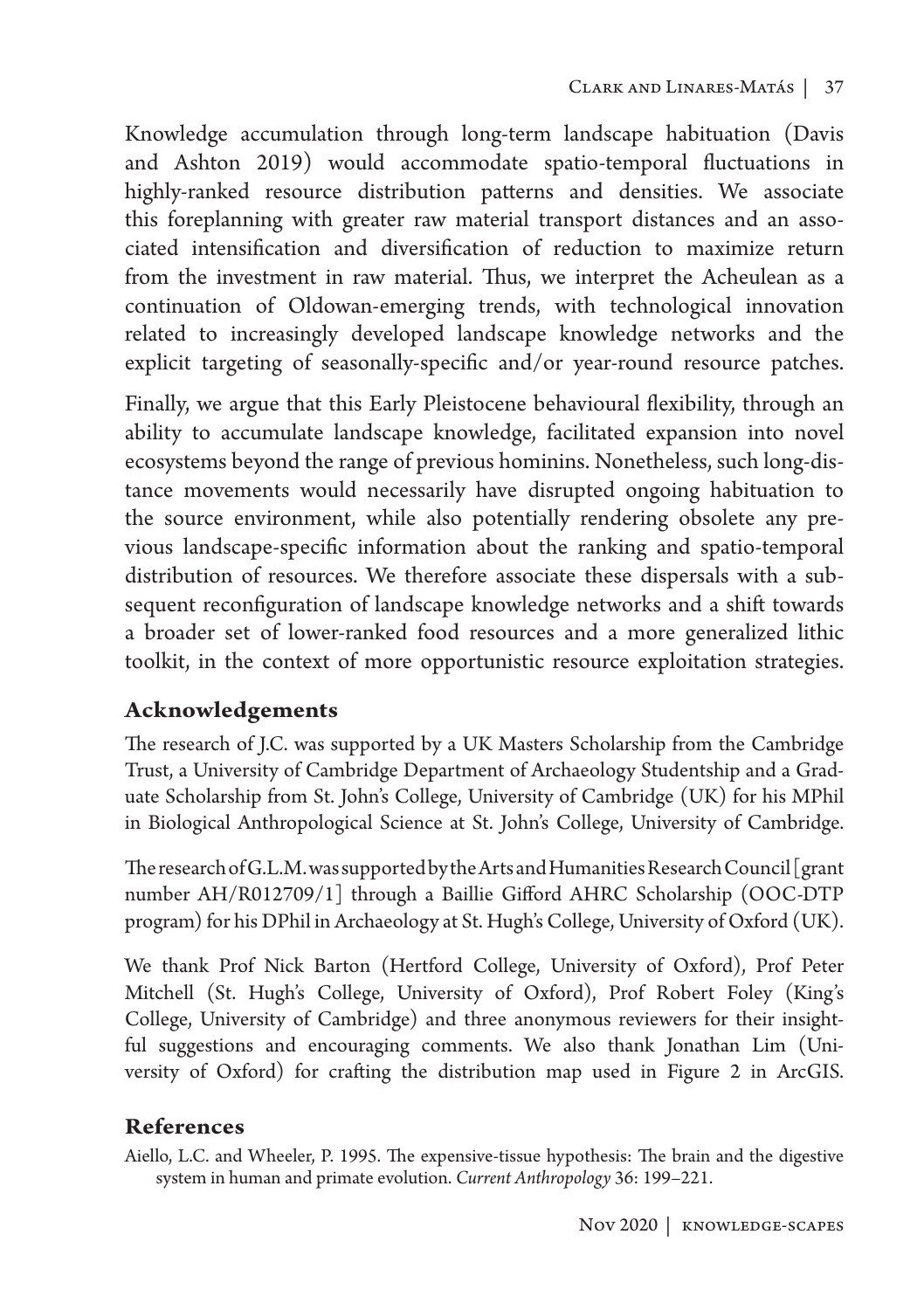- Antón, S.C., Leonard, W.R. and Robertson, M.L. 2002. An ecomorphological model of the initial hominid dispersal from Africa. *Journal of Human Evolution* 43: 773–785.
- Arzarello, M., Marcolini, F., Pavia, G., Pavia, M., Petronio, C., Petrucci, M., Rook, L. and Sardella, R. 2007. Evidence of earliest human occurrence in Europe: The site of Pirro Nord (southern Italy). *Naturwissenschaften* 94: 107–112.
- Arzarello, M., Pavia, G., Peretto, C., Petronio, C. and Sardella, R. 2012. Evidence of an Early Pleistocene hominin presence at Pirro Nord (Apricena, Foggia, southern Italy): P13 site. *Quaternary International* 267: 56–61.
- Ashley, G.M., Barboni, D., Domínguez-Rodrigo, M., Bunn, H.T., Mabulla, A.Z.P., Diez-Martín, F., Barba, R. and Baquedano, E. 2010. A spring and wooded habitat at FLK Zinj and their relevance to origins of human behavior. *Quaternary Research* 74: 304–314.
- Ashley, G.M., Tactikos, J.C. and Owen, R.B. 2009. Hominin use of springs and wetlands: Paleoclimate and archaeological records from Olduvai Gorge (~1.79–1.74 Ma). *Palaeogeography, Palaeoclimatology, Palaeoecology* 272: 1–16.
- Barsky, D., García, J., Martínez, K., Sala, R., Zaidner, Y., Carbonell, E. and Toro-Moyano, I. 2013. Flake modification in European Early and Early–Middle Pleistocene stone tool assemblages. *Quaternary International* 316: 140–154.
- Bar-Yosef, O. and Goren-Inbar, N. 1993. *The Lithic Assemblages of 'Ubeidiya, a Lower Palaeolithic Site in the Jordan Valley.* Jerusalem: Hebrew University of Jerusalem, Institute of Archaeology.
- Beyene, Y., Katoh, S., WoldeGabriel, G., Hart, W.K., Uto, K., Sudo, M., Kondo, M., Hyodo, M., Renne, P.R., Suwa, G. and Asfaw, B. 2013. The characteristics and chronology of the earliest Acheulean at Konso, Ethiopia. *Proceedings of the National Academy of Sciences* 110: 1584–1591.
- Binford, L.R. 1979. Organisation and formation processes: Looking at curated technologies. *Journal of Anthropological Research* 35: 255–273.
- Blumenschine, R.J., Stanistreet, I.G., Njau, J.K., Bamford, M.K., Masao, F.T., Albert, R.M., Stollhofen, H., Andrews, P., Prassack, K.A., McHenry, L.J., Fernández-Jalvo, Y., Camilli, E.L. and Ebert, J.I. 2012. Environments and hominin activities across the FLK Peninsula during Zinjanthropus times (1.84 Ma), Olduvai Gorge, Tanzania. *Journal of Human Evolution* 63: 364–383.
- Blumenthal, S.A., Cerling, T.E., Smiley, T.M., Badgley, C.E. and Plummer, T.W. 2019. Isotopic records of climate seasonality in equid teeth. *Geochimica et Cosmochimica Acta* 260: 329–348.
- Boesch, C., Marchesi, P., Marchesi, N., Fruth, B. and Joulian, F. 1994. Is nut cracking in wild chimpanzees a cultural behaviour? *Journal of Human Evolution* 26: 325–338.
- Braun, D.R., Aldeias, V., Archer, W., Arrowsmith, J.R., Baraki, N., Campisano, C.J., Deino, A.L., DiMaggio, E.N., Dupont-Nivet, G., Engda, B., Feary, D.A., Garello, D.I., Kerfelew, Z., McPherron, S.P., Patterson, D.B., Reeves, J.S., Thompson, J.C. and Reed, K.E. 2019. Earliest known Oldowan artifacts at >2.58 Ma from Ledi-Geraru, Ethiopia, highlight early technological diversity. *Proceedings of the National Academy of Sciences* 116(24): 11712–11717.
- Braun, D.R., Plummer, T.W., Ditchfield, P.W., Bishop, L.C. and Ferraro, J.V. 2009. Oldowan technology and raw material variability at Kanjera South. In Hovers, E. and Braun, D.R. (eds). *Interdisciplinary Approaches to the Oldowan*. Dordrecht: Springer Netherlands, 99–110.
- Braun, D.R., Plummer, T.W., Ditchfield, P.W., Ferraro, J.V., Maina, D., Bishop, L.C. and Potts, R. 2008. Oldowan behavior and raw material transport: Perspectives from the Kanjera Formation. *Journal of Archaeological Science* 35: 2329–2345.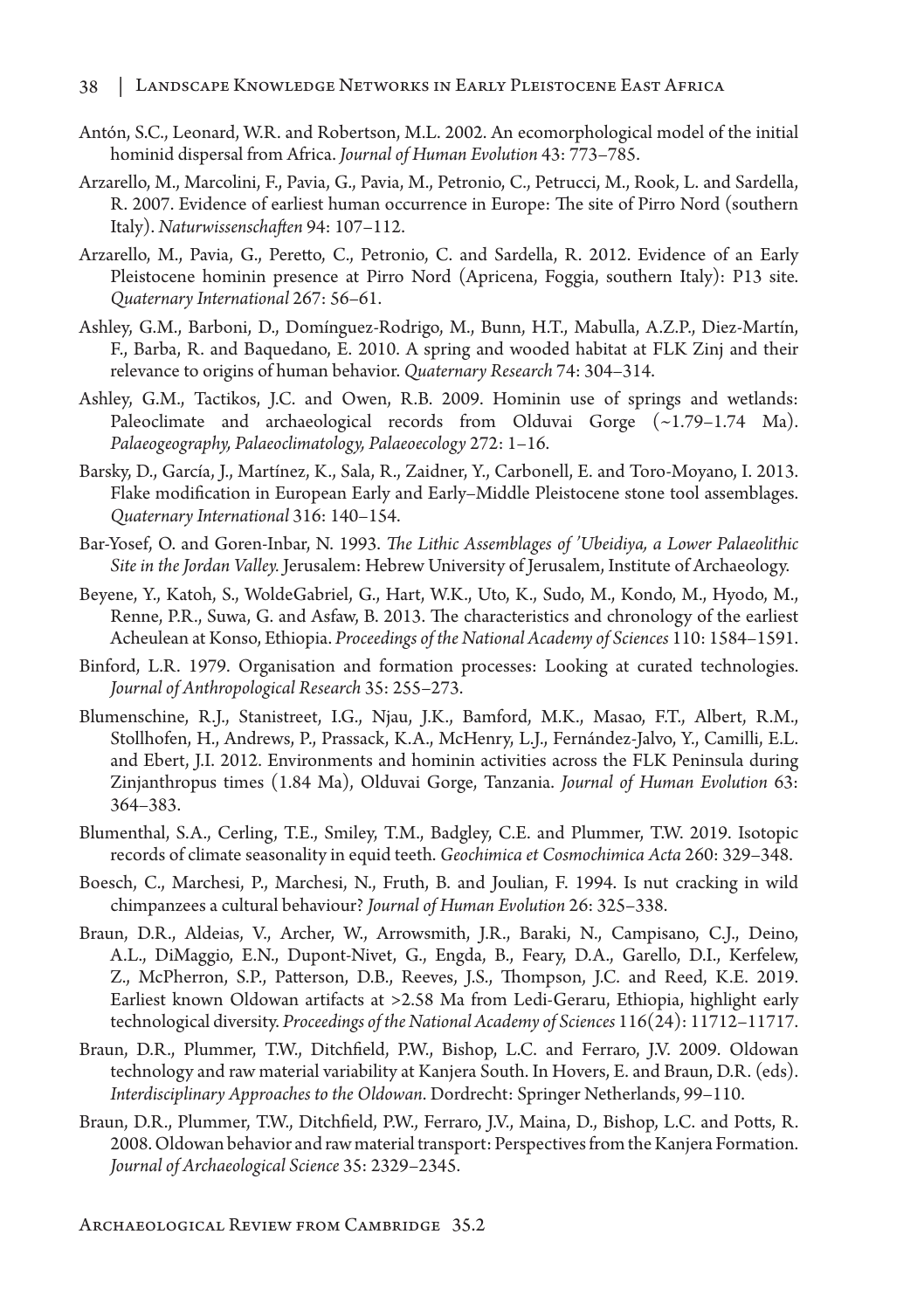- Brosnan, S.F. and de Waal, F.B.M. 2000. Regulation of vocal output by chimpanzees finding food in the presence or absence of an audience. *Evolution of Communication* 4: 211–224.
- Carbonell, E., García-Antón, M.D., Mallol, C., Mosquera, M., Ollé, A., Rodríguez, X.P., Sahnouni, M., Sala, R. and Vergès, J.M. 1999. The TD6 level lithic industry from Gran Dolina, Atapuerca (Burgos, Spain): Production and use. *Journal of Human Evolution* 37: 653–693.
- Corbey, R., Jagich, A., Vaesen, K. and Collard, M. 2016. The acheulean handaxe: More like a bird's song than a beatles' tune? *Evolutionary Anthropology: Issues, News and Reviews* 25: 6–19.
- D'Andrea, A., Gallotti, R. and Piperno, M. 2002. Taphonomic interpretation of the Developed Oldowan site of Garba IV (Melka Kunture, Ethiopia) through a GIS application. *Antiquity* 76: 991–1001.
- Davis, R. and Ashton, N. 2019. Landscapes, environments and societies: The development of culture in Lower Palaeolithic Europe. *Journal of Anthropological Archaeology* 56: 101–107.
- de Heinzelin, J., Clark, J.D., White, T., Hart, W., Renne, P., WoldeGabriel, G., Beyene, Y. and Vrba, E. 1999. Environment and behavior of 2.5-million-year-old Bouri Hominids. *Science* 284: 625–629.
- Delagnes, A. and Roche, H. 2005. Late Pliocene hominid knapping skills: The case of Lokalalei 2C, West Turkana, Kenya. *Journal of Human Evolution* 48: 435–472.
- de la Torre, I. and Mora, R. 2005a. *Technological Strategies in the Lower Pleistocene at Olduvai Beds I & II*. Liège: Université de Liège, Service de Préhistoire.
- de la Torre, I. and Mora, R. 2005b. Unmodified lithic material at Olduvai Bed I: Manuports or ecofacts? *Journal of Archaeological Science* 32: 273–285.
- de Lumley, H., Barsky, D., Moncel, M.H., Carbonell, E., Cauche, D., Celiberti, V., Notter, O., Pleurdeau, D., Hong, M.-Y., Rogers, M.J. and Semaw, S. 2018. The first technical sequences in human evolution from East Gona, Afar region, Ethiopia. *Antiquity* 92: 1151–1164.
- deMenocal, P.B. 2004. African climate change and faunal evolution during the Pliocene– Pleistocene. *Earth and Planetary Science Letters* 220: 3–24.
- DeVault, T.L., Rhodes Jr, O.E. and Shivik, J.A. 2003. Scavenging by vertebrates: Behavioral, ecological and evolutionary perspectives on an important energy transfer pathway in terrestrial ecosystems. *Oikos* 102: 225–234.
- Diez-Martín, F., Sánchez-Yustos, P. and de Luque, L. 2018. The East African Early Acheulean of Peninj (Lake Natron, Tanzania). In Gallotti, R. and Mussi, M. (eds). *The Emergence of the Acheulean in East Africa and Beyond*. Cham: Springer International Publishing, 129–151.
- Diez-Martín, F., Sánchez Yustos, P., Uribelarrea, D., Baquedano, E., Mark, D.F., Mabulla, A., Fraile, C., Duque, J., Díaz, I., Pérez-González, A., Yravedra, J., Egeland, C.P., Organista, E. and Domínguez-Rodrigo, M. 2015. The origin of the Acheulean: The 1.7 million-year-old Site of FLK West, Olduvai Gorge (Tanzania). *Scientific Reports* 5: 17839.
- Domínguez-Rodrigo, M. 2009. Are all Oldowan sites palimpsests? If so, what can they tell us about hominid carnivory? In Hovers, E. and Braun, D.R. (eds). *Interdisciplinary Approaches to the Oldowan*. Dordrecht: Springer Netherlands, 129–147.
- Domínguez-Rodrigo, M. and Alcalá, L. 2019. Pliocene archaeology at Lomekwi 3? New evidence fuels more skepticism. *Journal of African Archaeology,* 17, 173–176.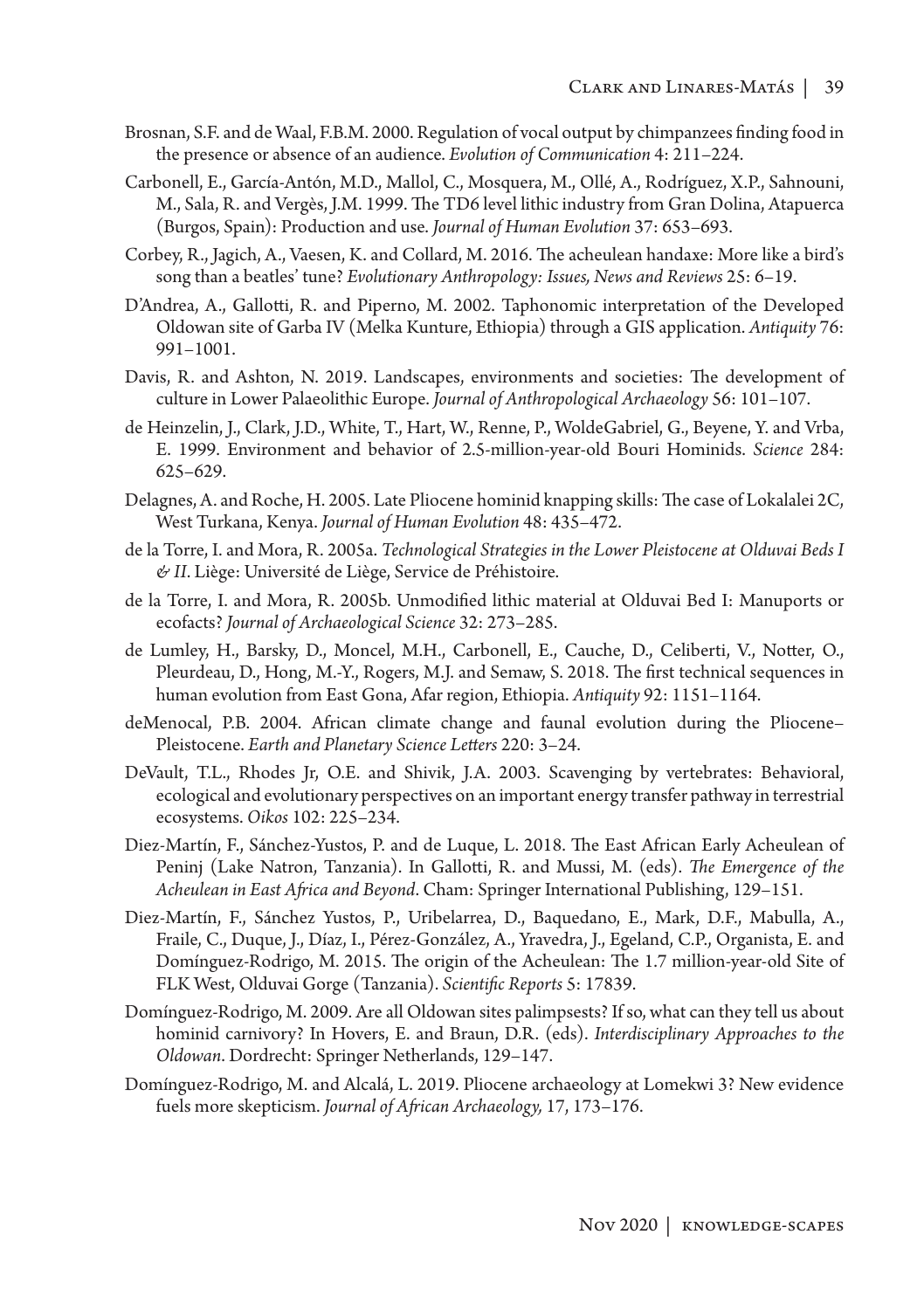- Domínguez-Rodrigo, M., Alcalá, L., Luque, L. and Serrallonga, J. 2005b. Quelques aperçus sur les significations paléoécologique et comportementale des sites oldowayens anciens et acheuléens du Peninj (Upper Humbu Formation, Ouest du Lac Natron, Tanzanie). In Sahnouni, M. (ed.). *Le Paléolithique en Afrique. L'Histoire la plus Longue.* Paris: Éditions Artcom, 129–156.
- Domínguez-Rodrigo, M., Bunn, H.T., Mabulla, A.Z.P., Ashley, G.M., Diez-Martín, F., Barboni, D., Prendergast, M.E., Yravedra, J., Barba, R., Sánchez, A., Baquedano, E. and Pickering, T.R. 2010. New excavations at the FLK Zinjanthropus site and its surrounding landscape and their behavioral implications. *Quaternary Research* 74: 315–332.
- Domínguez-Rodrigo, M., Rayne Pickering, T., Semaw, S. and Rogers, M.J. 2005a. Cutmarked bones from Pliocene archaeological sites at Gona, Afar, Ethiopia: Implications for the function of the world's oldest stone tools. *Journal of Human Evolution* 48: 109–121.
- Domínguez-Rodrigo, M., Serrallonga, J., Juan-Tresserras, J., Alcalá, L. and Luque, L. 2001. Woodworking activities by early humans: A plant residue analysis on Acheulian stone tools from Peninj (Tanzania). *Journal of Human Evolution* 40: 289–299.
- Ferraro, J.V., Plummer, T.W., Pobiner, B.L., Oliver, J.S., Bishop, L.C., Braun, D.R., Ditchfield, P.W., Seaman III, J.W., Binetti, K.M., Seaman Jr. J.W., Hertel, F. and Potts, R. 2013. Earliest archaeological evidence of persistent hominin carnivory. *PLoS ONE* 8(4): e62174.
- Foley, R.A. 1992. Evolutionary ecology of fossil hominids. In Smith, E.A. and Winterhaider, B. (eds). *Evolutionary Ecology and Human Behavior.* Chicago: Aldine de Gruyter, 131–164.
- Foley, R.A. and Elton, S. 1998. Time and energy: The ecological context for the evolution of bipedalism. In Strasser, E., Fleagle, J.G., Rosenberger, A.L. and McHenry, H.M. (eds). *Primate Locomotion: Recent Advances.* Boston, MA: Springer US, 419–433.
- Foley, R.A. and Lee, P.C. 1991. Ecology and energetics of encephalization in hominid evolution. *Philosophical Transactions of the Royal Society of London* B 334: 223–232.
- Gallotti, R. 2013. An older origin for the Acheulean at Melka Kunture (Upper Awash, Ethiopia): Techno-economic behaviours at Garba IVD. *Journal of Human Evolution* 65: 594–620.
- Gallotti, R. 2018. Before the Acheulean in East Africa: An overview of the Oldowan lithic assemblages. In Gallotti, R. and Mussi, M. (eds). *The Emergence of the Acheulean in East Africa and Beyond*. Cham: Springer International Publishing, 13–32.
- Gallotti, R. and Mussi, M. 2015. The unknown Oldowan: ~1.7-million-year-old standardized obsidian small tools from Garba IV, Melka Kunture, Ethiopia. *PLoS ONE* 10: e0145101.
- Gallotti, R. and Mussi, M. 2018a. Before, during and after the Early Acheulean at Melka Kunture (Upper Awash, Ethiopia): A techno-economic comparative analysis. In Gallotti, R. and Mussi, M. (eds). *The Emergence of the Acheulean in East Africa and Beyond.* Cham: Springer International Publishing, 53–92.
- Gallotti, R. and Mussi, M. 2018b. The emergence of the Acheulean in East Africa: Historical perspectives and current issues. In Gallotti, R. and Mussi, M. (eds). *The Emergence of the Acheulean in East Africa and Beyond.* Cham: Springer International Publishing, 1–12.
- Goren-Inbar, N., Feibel, C.S., Verosub, K.L., Melamed, Y., Kislev, M.E., Tchernov, E. and Saragusti, I. 2000. Pleistocene milestones on the Out-of-Africa Corridor at Gesher Benot Ya'aqov, Israel. *Science* 289: 944–947.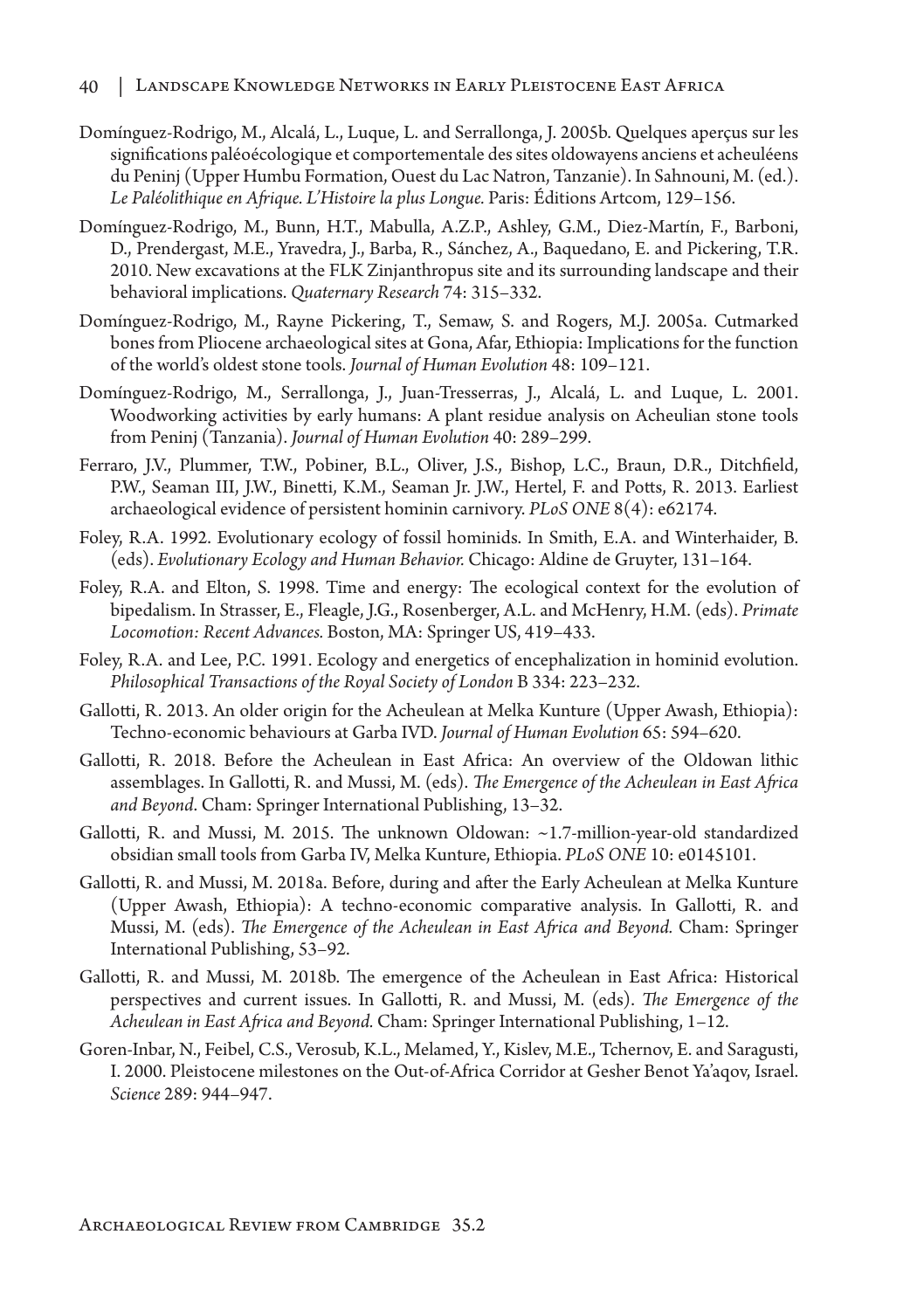- Harmand, S., Lewis, J.E., Feibel, C.S., Lepre, C.J., Prat, S., Lenoble, A., Boës, X., Quinn, R.L., Brenet, M., Arroyo, A., Taylor, N., Clément, S., Daver, G., Brugal, J.-P., Leakey, L., Mortlock, R.A., Wright, J.D., Lokorodi, S., Kirwa, C., Kent, D.V. and Roche, H. 2015. 3.3-million-year-old stone tools from Lomekwi 3, West Turkana, Kenya. *Nature* 521: 310–315.
- Hawkes, K. 2016. Ethnoarchaeology and Plio-Pleistocene sites: Some lessons from the Hadza. *Journal of Anthropological Archaeology* 44: 158–165.
- Hovers, E. 2012. Invention, reinvention and innovation: The makings of Oldowan lithic technology. *Developments in Quaternary Sciences* 16: 51–68.
- Hovers, E., Schollmeyer, K., Goldman, T., Eck, G., Reed, K., Johanson, D. and Kimbel, W. 2002. Late Pliocene archaeological sites in Hadar, Ethiopia. *Journal of Human Evolution* 42(3): A17.
- Isaac, G.L. 1969. Studies of early culture in East Africa. *World Archaeology* 1: 1–28.
- Janmaat, K.R.L., Polansky, L., Ban, S.D. and Boesch, C. 2014. Wild chimpanzees plan their breakfast time, type and location. *Proceedings of the National Academy of Sciences* 111: 16343–16348.
- Kalan, A.K., Mundry, R. and Boesch, C. 2015. Wild chimpanzees modify food call structure with respect to tree size for a particular fruit species. *Animal Behaviour* 101: 1–9.
- Kelly, R.L. 2013. *The Lifeways of Hunter-Gatherers: The Foraging Spectrum*. Cambridge: Cambridge University Press.
- Kuhn, S.L. 1995. *Mousterian Lithic Technology: An Ecological Perspective*. Princeton: Princeton University Press.
- Leakey, M.D. 1971. *Olduvai Gorge: Volume 3, Excavations in Beds I and II, 1960-1963*. Cambridge: Cambridge University Press.
- Lemorini, C., Bishop, L.C., Plummer, T.W., Braun, D.R., Ditchfield, P.W. and Oliver, J.S. 2019. Old stones' song—second verse: Use-wear analysis of rhyolite and fenetized andesite artifacts from the Oldowan lithic industry of Kanjera South, Kenya. *Archaeological and Anthropological Sciences* 11: 4729–4754.
- Lemorini, C., Plummer, T.W., Braun, D.R., Crittenden, A.N., Ditchfield, P.W., Bishop, L.C., Hertel, F., Oliver, J.S., Marlowe, F.W., Schoeninger, M.J. and Potts, R. 2014. Old stones' song: Use-wear experiments and analysis of the Oldowan quartz and quartzite assemblage from Kanjera South (Kenya). *Journal of Human Evolution* 72: 10–25.
- Lepre, C.J., Roche, H., Kent, D.V., Harmand, S., Quinn, R.L., Brugal, J.-P., Texier, P.-J., Lenoble, A. and Feibel, C.S. 2011. An earlier origin for the Acheulian. *Nature* 477: 82–85.
- Lewis, M.E. and Werdelin, L. 2007. Patterns of change in the Plio-Pleistocene carnivorans of eastern Africa. In Bobe, R., Alemseged, Z. and Behrensmeyer, A.K. (eds). *Hominin Environments in the East African Pliocene: An Assessment of the Faunal Evidence.* Dordrecht: Springer Netherlands, 77–105.
- Lima, S.L. and Bednekoff, P.A. 1999. Temporal variation in danger drives antipredator behavior: The predation risk allocation hypothesis. *American Naturalist* 153: 649–659.
- Luttbeg, B. 2017. Re-examining the causes and meaning of the risk allocation hypothesis. *American Naturalist* 189: 644–656.
- Mora, R., Domínguez-Rodrigo, M., de la Torre, I., Luque, L. and Alcalá, L. 2003. The Archaeology of the Peninj "ST Complex" (Lake Natron, Tanzania). *Treballs d'Arqueologia* 9: 11–35.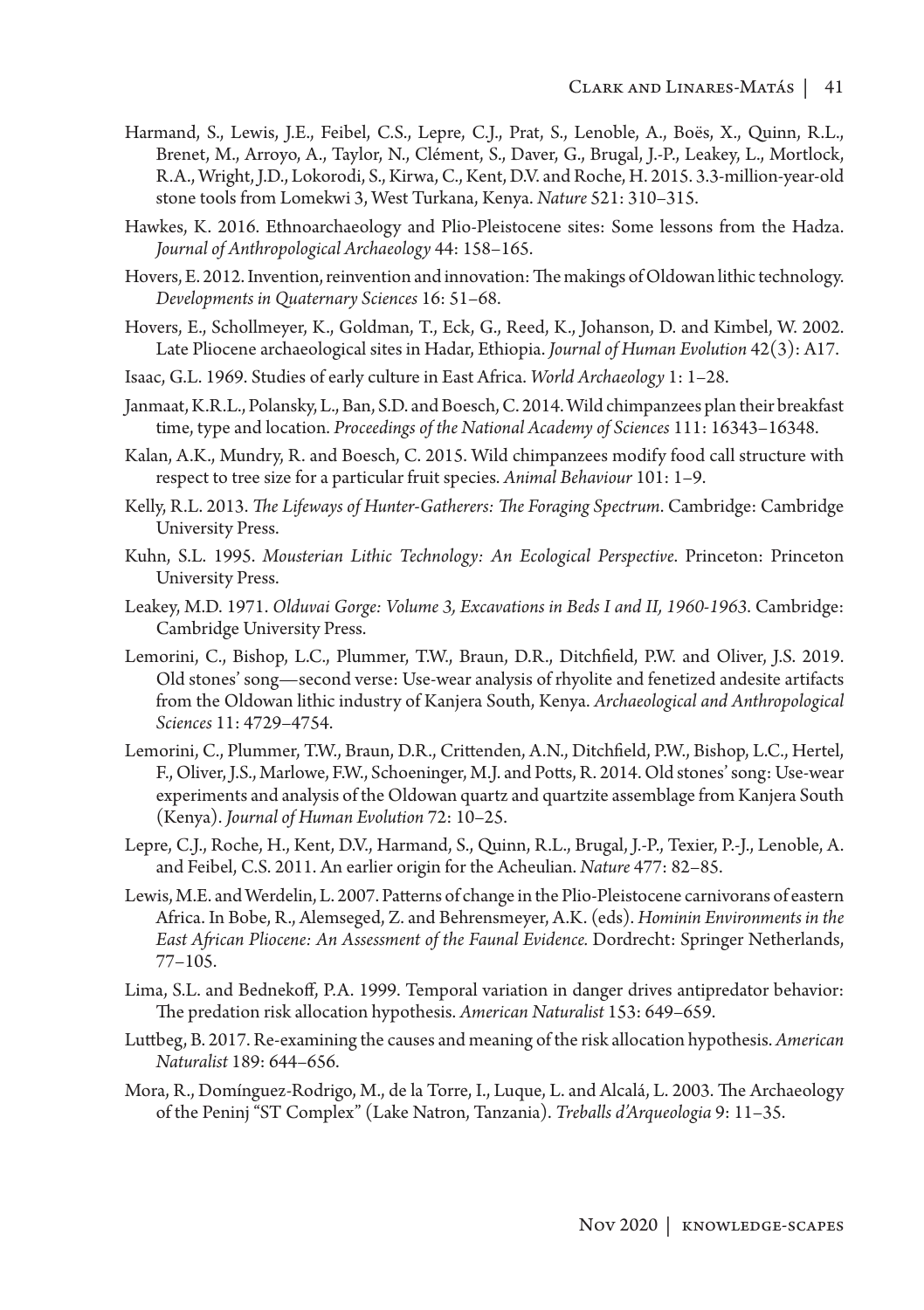- Negash, A., Steven Shackley, M. and Alene, M. 2006. Source provenance of obsidian artifacts from the Early Stone Age (ESA) site of Melka Konture, Ethiopia. *Journal of Archaeological Science* 33: 1647–1650.
- Palomares, F. and Caro, T.M. 1999. Interspecific killing among mammalian carnivores. *American Naturalist* 153: 492–508.
- Pante, M.C. and de la Torre, I. 2018. A hidden treasure of the Lower Pleistocene at Olduvai Gorge, Tanzania: The Leakey HWK EE assemblage. *Journal of Human Evolution* 120: 114–139.
- Pante, M.C., Njau, J.K., Hensley-Marschand, B., Keevil, T.L., Martín-Ramos, C., Peters, R.F. and de la Torre, I. 2018. The carnivorous feeding behavior of early Homo at HWK EE, Bed II, Olduvai Gorge, Tanzania. *Journal of Human Evolution* 120: 215–235.
- Parés, J.M., Pérez-González, A., Rosas, A., Benito, A., Bermúdez de Castro, J.M., Carbonell, E. and Huguet, R. 2006. Matuyama-age lithic tools from the Sima del Elefante site, Atapuerca (northern Spain). *Journal of Human Evolution* 50: 163–169.
- Pereira, L.M., Owen-Smith, N. and Moleón, M. 2014. Facultative predation and scavenging by mammalian carnivores: Seasonal, regional and intra-guild comparisons. *Mammal Review* 44: 44–55.
- Pobiner, B.L. 2020. The zooarchaeology and paleoecology of early hominin scavenging. *Evolutionary Anthropology*: evan.21824.
- Potts, R. 1998. Variability selection in hominid evolution. *Evolutionary Anthropology: Issues, News and Reviews* 7: 81–96.
- Potts, R. 2012. Environmental and behavioral evidence pertaining to the evolution of early Homo. *Current Anthropology* 53: S299–S317.
- Proffitt, T. 2018. Is there a developed Oldowan A at Olduvai Gorge? A diachronic analysis of the Oldowan in Bed I and Lower-Middle Bed II at Olduvai Gorge, Tanzania. *Journal of Human Evolution* 120: 92–113.
- Quade, J., Levin, N., Semaw, S., Stout, D., Renne, P., Rogers, M. and Simpson, S. 2004. Paleoenvironments of the earliest stone toolmakers, Gona, Ethiopia. *Geological Society of America Bulletin* 116: 1529–1544.
- Rivals, F., Uno, K.T., Bibi, F., Pante, M.C., Njau, J. and de la Torre, I. 2018. Dietary traits of the ungulates from the HWK EE site at Olduvai Gorge (Tanzania): Diachronic changes and seasonality. *Journal of Human Evolution* 120: 203–214.
- Roche, H., Delagnes, A., Brugal, J.-P., Feibel, C., Kibunjia, M., Mourre, V. and Texier, P.-J. 1999. Early hominid stone tool production and technical skill 2.34 Myr ago in West Turkana, Kenya. *Nature* 399: 57–60.
- Sahnouni, M., Parés, J.M., Duval, M., Cáceres, I., Harichane, Z., Made, J. van der, Pérez-González, A., Abdessadok, S., Kandi, N., Derradji, A., Medig, M., Boulaghraif, K. and Semaw, S. 2018. 1.9-million- and 2.4-million-year-old artifacts and stone tool–cutmarked bones from Ain Boucherit, Algeria. *Science* 362: 1297–1301.
- Sánchez-Yustos, P., Diez-Martín, F., Domínguez-Rodrigo, M., Duque, J., Fraile, C., Díaz, I., Francisco, S. de, Baquedano, E. and Mabulla, A. 2017. The origin of the Acheulean. Technofunctional study of the FLK W lithic record (Olduvai, Tanzania). *PLoS ONE* 12: e0179212.
- Sano, K., Beyene, Y., Katoh, S., Koyabu, D., Endo, H., Sasaki, T., Asfaw, B. and Suwa, G. 2020. A 1.4-million-year-old bone handaxe from Konso, Ethiopia, shows advanced tool technology in the early Acheulean. *Proceedings of the National Academy of Sciences* 117(31): 18393–18400.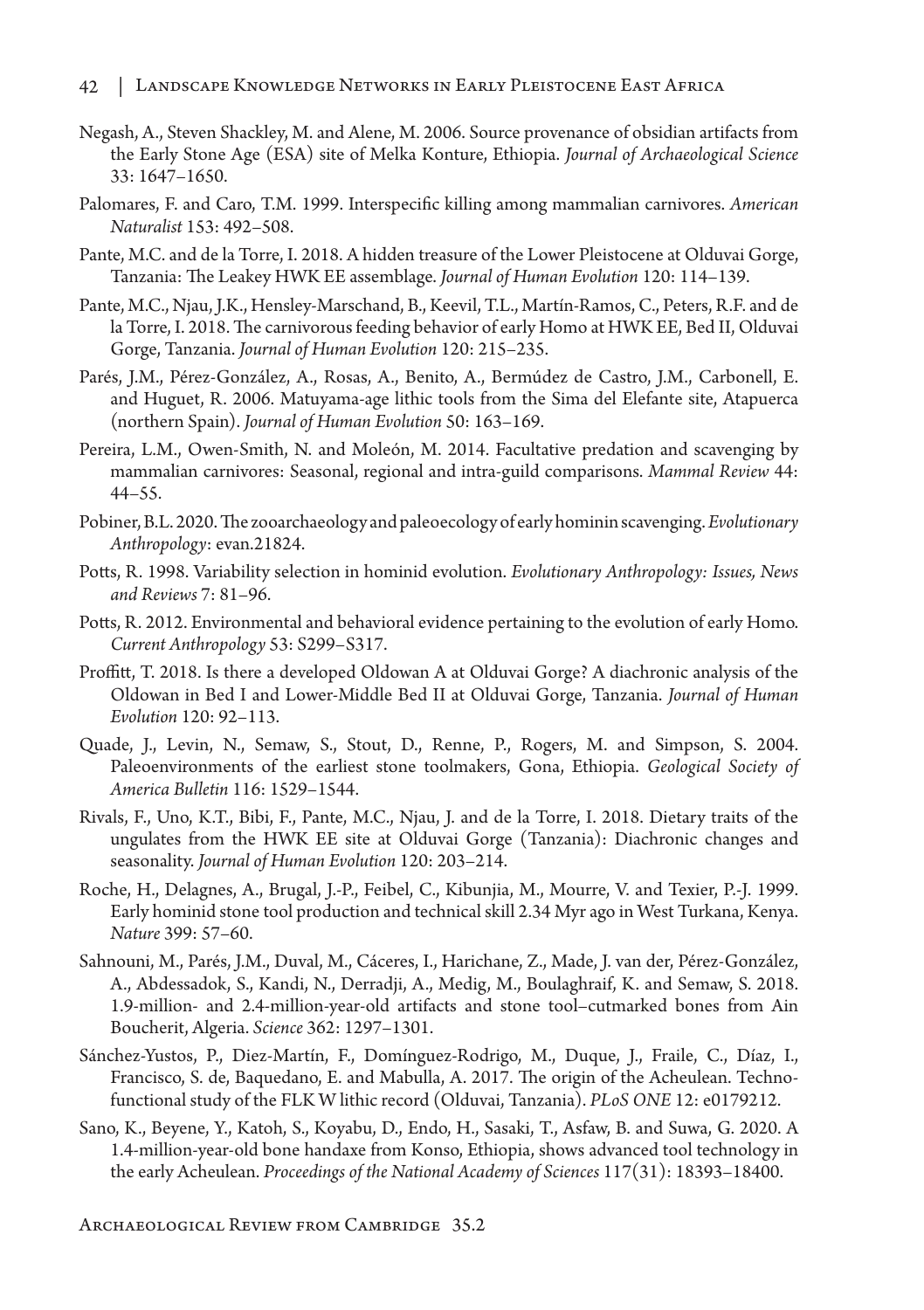- Sayers, K. and Menzel, C.R. 2012. Memory and foraging theory: Chimpanzee utilization of optimality heuristics in the rank-order recovery of hidden foods. *Animal Behaviour* 84: 795– 803.
- Schel, A.M., Townsend, S.W., Machanda, Z., Zuberbühler, K. and Slocombe, K.E. 2013. Chimpanzee alarm call production meets key criteria for intentionality. *PLoS ONE* 8: e76674.
- Semaw, S., Renne, P., Harris, J.W.K., Feibel, C.S., Bernor, R.L., Fesseha, N. and Mowbray, K. 1997. 2.5-million-year-old stone tools from Gona, Ethiopia. *Nature* 385: 333–336.
- Semaw, S., Rogers, M.J., Quade, J., Renne, P.R., Butler, R.F., Domínguez-Rodrigo, M., Stout, D., Hart, W.S., Pickering, T. and Simpson, S.W. 2003. 2.6-Million-year-old stone tools and associated bones from OGS-6 and OGS-7, Gona, Afar, Ethiopia. *Journal of Human Evolution* 45: 169–177.
- Semaw, S., Rogers, M.J., Simpson, S.W., Levin, N.E., Quade, J., Dunbar, N., McIntosh, W.C., Cáceres, I., Stinchcomb, G.E., Holloway, R.L., Brown, F.H., Butler, R.F., Stout, D. and Everett, M. 2020. Co-occurrence of Acheulian and Oldowan artifacts with homo erectus cranial fossils from Gona, Afar, Ethiopia. *Science Advances* 6: eaaw4694.
- Semaw, S., Rogers, M. and Stout, D. 2009. The Oldowan-Acheulian transition: Is there a "Developed Oldowan" artifact tradition? In Camps, M. and Chauhan, P. (eds). *Sourcebook of Paleolithic Transitions: Methods, Theories and Interpretations*. New York, NY: Springer New York, 173–193.
- Sharon, G. 2009. Acheulian giant‐core technology: A worldwide perspective. *Current Anthropology* 50: 335–367.
- Shea, J.J. 2010. Stone Age visiting cards revisited: A strategic perspective on the lithic technology of early hominin dispersal. In Fleagle, J.G., Shea, J.J., Grine, F.E., Baden, A.L. and Leakey, R.E. (eds). *Out of Africa I: The First Hominin Colonization of Eurasia*. Dordrecht: Springer Netherlands, 47–64.
- Shea, J.J. 2013. *Stone Tools in the Paleolithic and Neolithic Near East: A Guide*. Cambridge: Cambridge University Press.
- Shea, J.J. 2020. *Prehistoric Stone Tools of Eastern Africa: A Guide*. Cambridge: Cambridge University Press.
- Stout, D., Passingham, R., Frith, C., Apel, J. and Chaminade, T. 2011. Technology, expertise and social cognition in human evolution. *European Journal of Neuroscience* 33: 1328–1338.
- Stout, D., Rogers, M.J., Jaeggi, A.V. and Semaw, S. 2019. Archaeology and the origins of human cumulative culture: A case study from the earliest Oldowan at Gona, Ethiopia. *Current Anthropology* 60: 309–340.
- Stout, D., Semaw, S., Rogers, M.J. and Cauche, D. 2010. Technological variation in the earliest Oldowan from Gona, Afar, Ethiopia. *Journal of Human Evolution* 58: 474–491.
- Stout, D., Toth, N., Schick, K. and Chaminade, T. 2008. Neural correlates of Early Stone Age toolmaking: Technology, language and cognition in human evolution. *Philosophical Transactions of the Royal Society* B 363: 1939–1949.
- Tchernov, E. 1999. The earliest hominids in the southern Levant. In Gilbert, J., Sanchez, F., Gilbert, L. and Ribot, F. (eds). *Los Homínidos y su Entorno en el Pleistoceno Inferior y Medio de Eurasia: Proceedings of the International Conference on Human Palaeontology, Orce, Spain*. Orce: Museo de Prehistoria y Paleontología, 389–406.